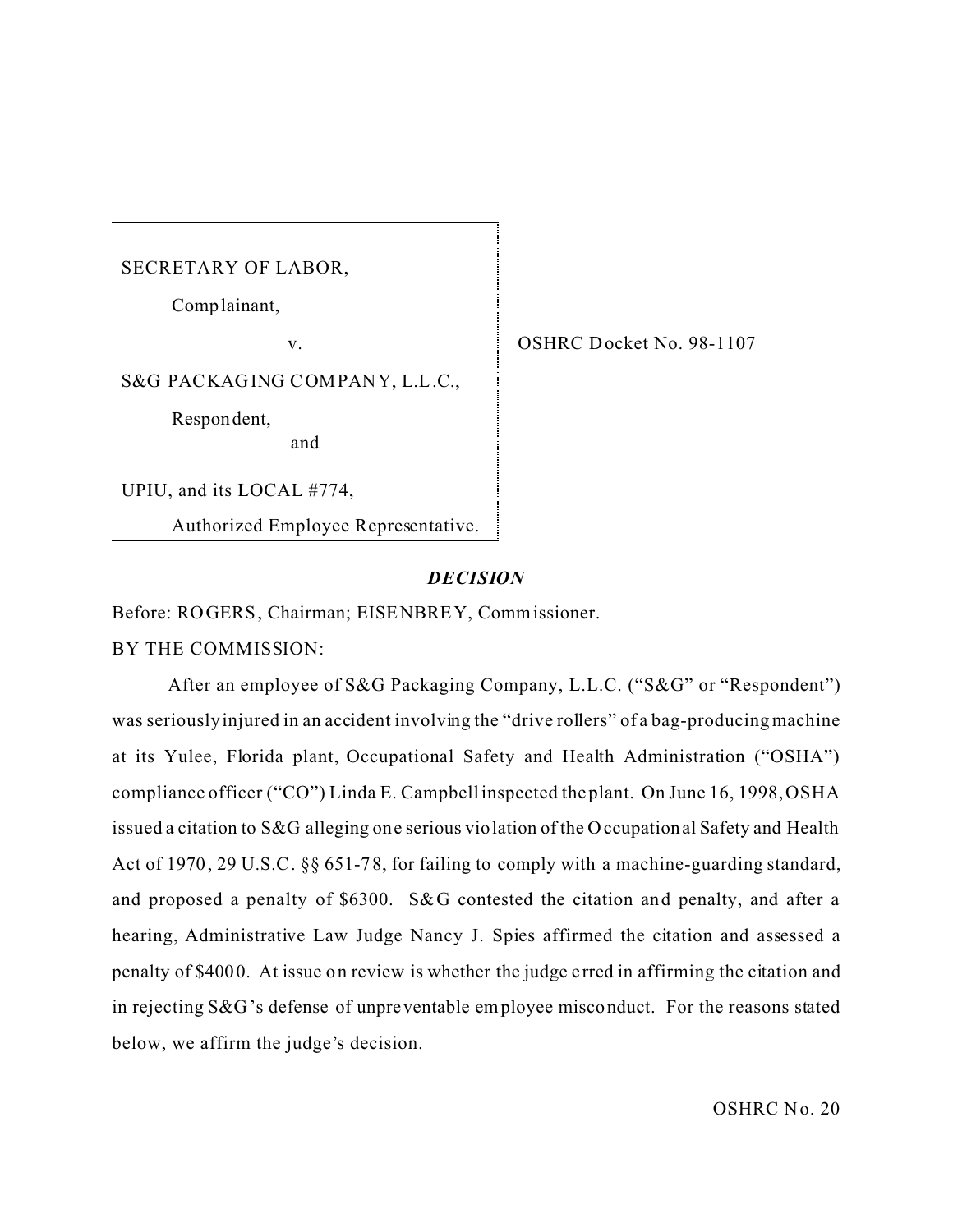### **I. Background**

The subject of the citation is machine 37, one of approximately fifty bag-producing machines at the plant.<sup>1</sup> The machine was oblong, with components of various heights supported by metal framework. Paper was fed into it from a large roll at one end, and finished bags exited the machine at the other end. Near the mid-section of its "operations" side was the paste "knob" and "nozzle" area where paste was applied to the paper. The paste knob was located on the outside of the machine's frame, approximately 17 inches above the floor. The nozzle was located behind the knob, "a couple of inches" inside the machine and was also approximately 17 inches above the floor. Above and slightly to the right of the knob and nozzle area on the inner side of the frame were two rotating, horizontal "drive rollers" that stretched from the operations side to the rear side. The knob was 25 inches from the "drive shaft" roller and 20 inches from the "driven web roller."<sup>2</sup> The drive shaft roller was directly above the driven web roller, and the gap between them measured 1.25 inches.

Also above and slightly to the right of the knob and nozzle area was a yellow metal box that protruded 8 to 10 inches from the outside of the frame, covering gears on the ends of the drive rollers. Behind this box and several inches above the drive shaft roller was a narrow bar that stretched from the operations side of the machine to the rear side. Behind the box and to the left, there were several non-powered "web" rollers.<sup>3</sup> Behind the box and to the right, the drive rollers were completely unobstructed. They were clearly visible to anyone walking by the machine. Immediately to the right of the drive rollers, the machine's

<sup>&</sup>lt;sup>1</sup>At the time of the hearing, the machines were "for the most part,  $\dots$  30-plus years and older," but CO Campbell testified that S&G's plant manager, Scott Garner, told her that the drive rollers at issue were "homemade"; it is unclear from the record when they were integrated into the machines.

<sup>&</sup>lt;sup>2</sup>The drive shaft roller was part of the mechanics of the printing press and did not contact the paper. The driven web roller helped to pull the paper through the machine.

<sup>&</sup>lt;sup>3</sup>The CO determined that the web rollers did not require guarding.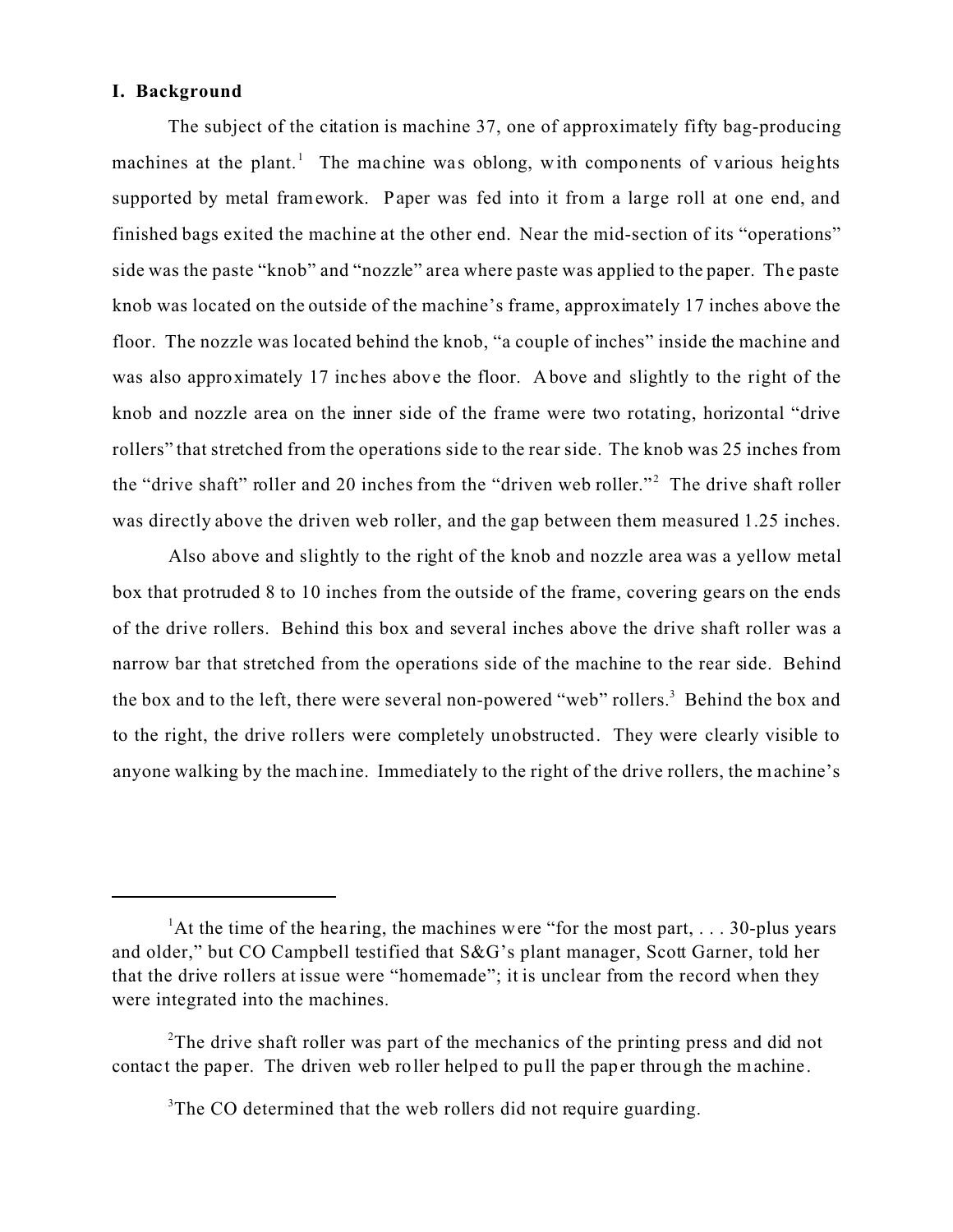base was narrower and had a concave shape. 4

Bag machine operators ("tenders") spent most of their time to the far right of the paste knob and nozzle area packaging finished bags, but were also required to adjust the knob and nozzle when needed. Three or four times per shift, when the "seam paste alarm" sounded, the tender walked by the drive rollers to the knob and nozzle area. Here, the tenders would come within 1 to 2 feet of the rotating drive rollers as they bent down, knelt, or squatted to reach the knob and nozzle. If the paste on the bags was m isaligned with the seams of the bags, the tender turned the knob to move the nozzle. If the paste was "skipping," the tender reached into the machine to grab the nozzle and pick off any hardened paste or accumulated debris.<sup>5</sup> Only if there was no paste on the bags would the tender shut off the machine.

On April 14, 1998, bag machine tender Victoria Loveland was working on machine 37, as she frequently had done since joining S&G a little more than a year earlier. The seam paste alarm had sounded at least twenty times during her shift, but she had not been able to correct the problem or get anyone to help her. When the seam paste a larm sounded again around 5:40 a.m., Loveland, who was le ft-handed, walked to the operations side of the machine, took the knob with her left hand, and waved to a co-worker. She testified that "[i]n [the] blink of an eye" her hair became entangled in one or both of the drive rollers, and she found herself "sitting on the floor scalped." Loveland had to undergo several rounds of surgery to treat her physical injuries.

As a result of her investigation, CO Campbell concluded that either Loveland's hair or hair accessory could have gotten caught in the rollers and drawn into the machine. In determining that the drive rollers were a hazard, she considered that the "rollers [were]

<sup>&</sup>lt;sup>4</sup> According to the testimony, all of S&G's bag machines were made up of similar components, but differed slightly in size and configuration. Ray Bennett, S&G's maintenance supervisor, testified that approximately 10 of the machines at the Yulee plant had drive rollers configured like those on machine 37.

<sup>&</sup>lt;sup>5</sup> According to the testimony, employees had to check the paste application process while the machine was running because the electric "paste pump" operated only while the machine was running.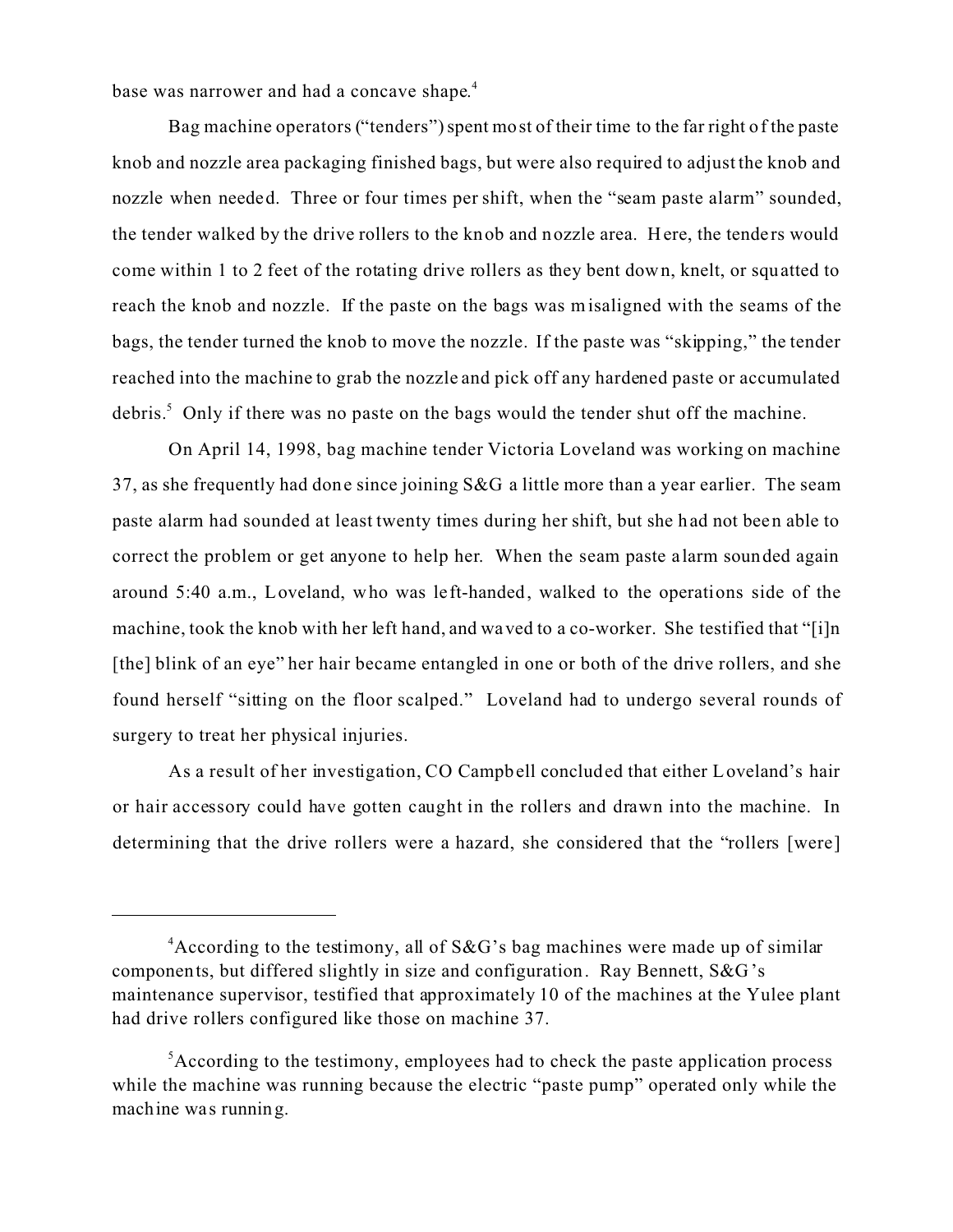rotating at approximately 450 rpm[], [that there was] static electricity buildup,"<sup>6</sup> that employees were required to perform operations in the roller area, and that an accident occurred there. She concluded that the drive rollers presented a "rotating caught-in" hazard for employees checking the paste application process: "There [are] two rollers [that] rotate. When you look at this machine and you see the job that has to be done from time to time, it is obvious that . . . . [s]ome part of your body can be caught in the rotating rollers which then pull you in." In the citation, the Secretary alleged that the machine "had [drive] rollers [that] were unguarded, exposing employees to being caught in the rotating parts" in violation of 29 C.F.R.  $$1910.212(a)(1).$ <sup>7</sup>

In affirming the citation, Judge Spies held that "S&G does not dispute that [section] 1910.212(a)(1) applies to the Potdevin Bag Machine at issue in this case [or] that the drive shaft rollers in which Loveland's hair became entangled were not guarded." She also held that S&G's employees were exposed to the unguarded drive rollers and that because the unguarded rollers were in plain view, S&G had knowledge of the cited condition. Additionally, she rejected S&G's affirmative defenses of unpreventable employee

<sup>&</sup>lt;sup>6</sup>Loveland testified that near the paper roll area of the machine, an employee's shirt would get "lift[ed] . . . if it's a thin shirt," but that static electricity generally did not make her hair stand on edge because she wore it in a tight bun and did not "let that much hang out to do tha t." Shift supe rvisor John Freeman concluded in his post-a ccident report to the safety committee that "[t]he only reason the young lady got her hair caught . . . was once in a lifetime when static electricity pulled her hair into the belt."

<sup>&</sup>lt;sup>7</sup>The stand ard provides in relevant part:

**<sup>§ 1910.212</sup> General requirements for all machines.** 

<sup>(</sup>a) *Machine guarding*—(1) *Types of guarding.* One or more methods of machine guarding shall be provided to protect the operator and other employees in the machine area from hazards such as those created by point of ope ration, ingoing nip points, rotating parts, flying chips and sparks. Examples of guarding methods are—barrier guards, two-hand tripping devices, electronic safety devices, etc.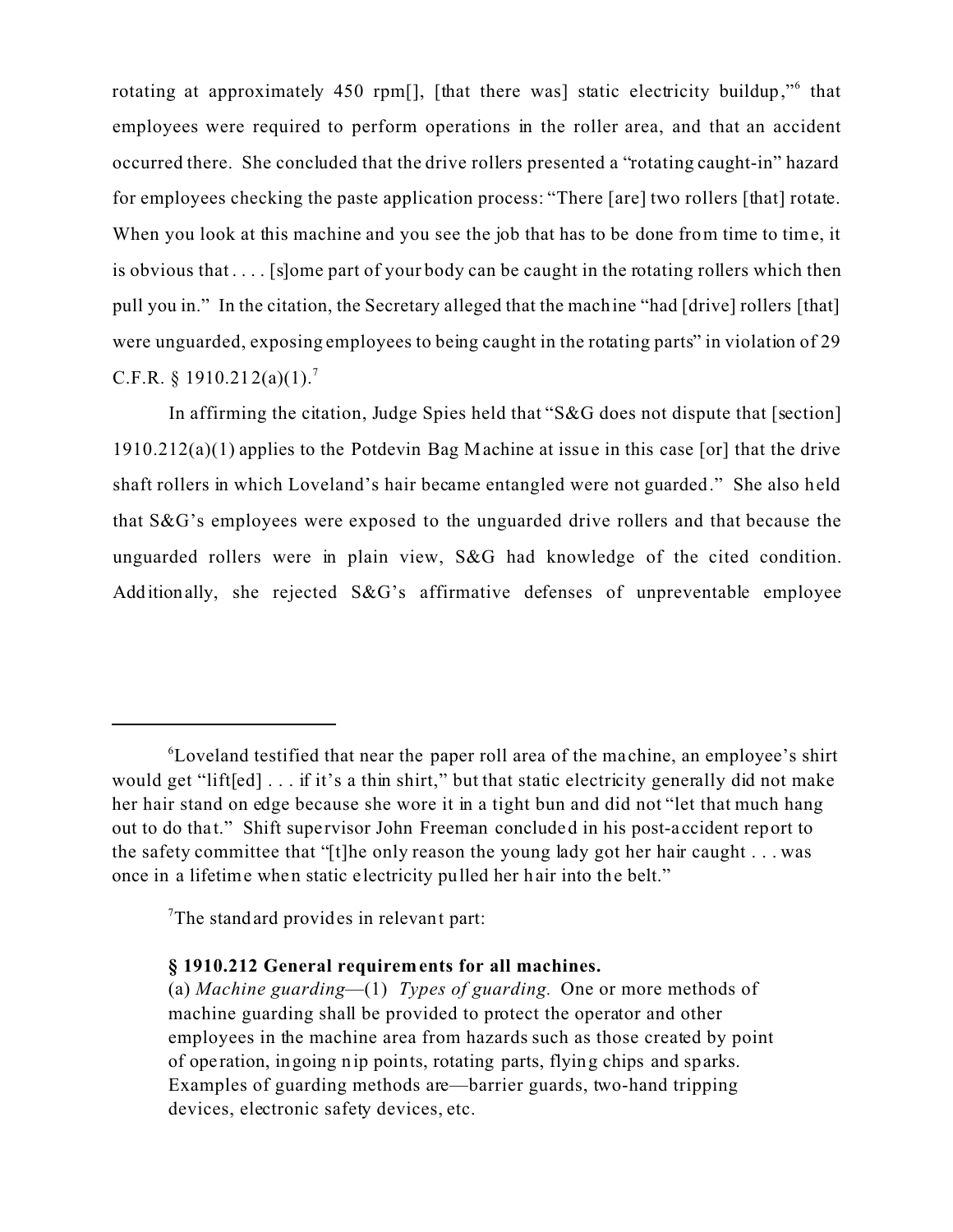misconduct and greater hazard.<sup>8</sup>

## **II. Discussion**

To establish a violation, the Secretary must prove by a preponderance of the evidence that  $(1)$  the cited standard applies;  $(2)$  its terms were not met;  $(3)$  employees had access to the violative condition; and (4) the employer knew, or with the exercise of reasonable diligence could have known, of the violative condition. *See Mosser Constr. Co.,* 15 BNA OSHC 1408, 1411, 1991-93 CCH OSHD ¶ 29,546, p. 39,902 (No. 89-1027, 1991).

Section 1910.212(a)(1) requires the Secretary to prove that a hazard within the meaning of the standard exists in the employer's workplace . *See Ladish Co.,* 10 BNA OSHC 1235, 1982 CCH OSHD ¶ 25,820 (No. 78-1384, 1981). Under the circumstances here, the injuries Loveland received by contacting the machine clearly establish the existence of a hazard. In addition, it is undisputed and clear from the record that the drive rollers were not guarded.

To establish access under Commission precedent, the Secretary must show either that Respondent's employees were actually exposed to the violative condition or that it is "reasonably predictable by operationa l necessity or otherwise (including inadvertence), that employees have been, are, or will be in the zone of danger." *Fabricated Metal Prods.,* 18 BNA OSHC 1072, 1074, 1998 CCH OSHD ¶ 31,463, pp. 44,506-07 (No. 93-1853, 1997) (citing *Gilles & Cotting, Inc.,* 3 BNA OSHC 2002, 2003, 1975-76 CCH OSHD ¶ 20,448, p, 24,425 (No. 504, 1976)). Loveland's injuries establish actual exposure to the unguarded drive rollers. *Cf. Phoenix Roofing, Inc.,* 17 BNA OSHC 1076, 1079, 1993-95 CCH OSHD ¶ 30,699, p. 42,606 (No. 90-2148, 1995), *aff'd without published opinion,* 79 F.3d 1146 (5th Cir. 1996) (fact that an employee fell through a skylight unquestionably established actual exposure to a fall hazard). In addition to actual exposure, the record also shows that access to the violative condition was reasonably predictable. Although the tenders had no operational necessity to contact the rollers directly, they were required by operational necessity to check the paste application process, which put their upper bodies and heads

<sup>&</sup>lt;sup>8</sup>The affirmative defense of greater hazard is not at issue on review.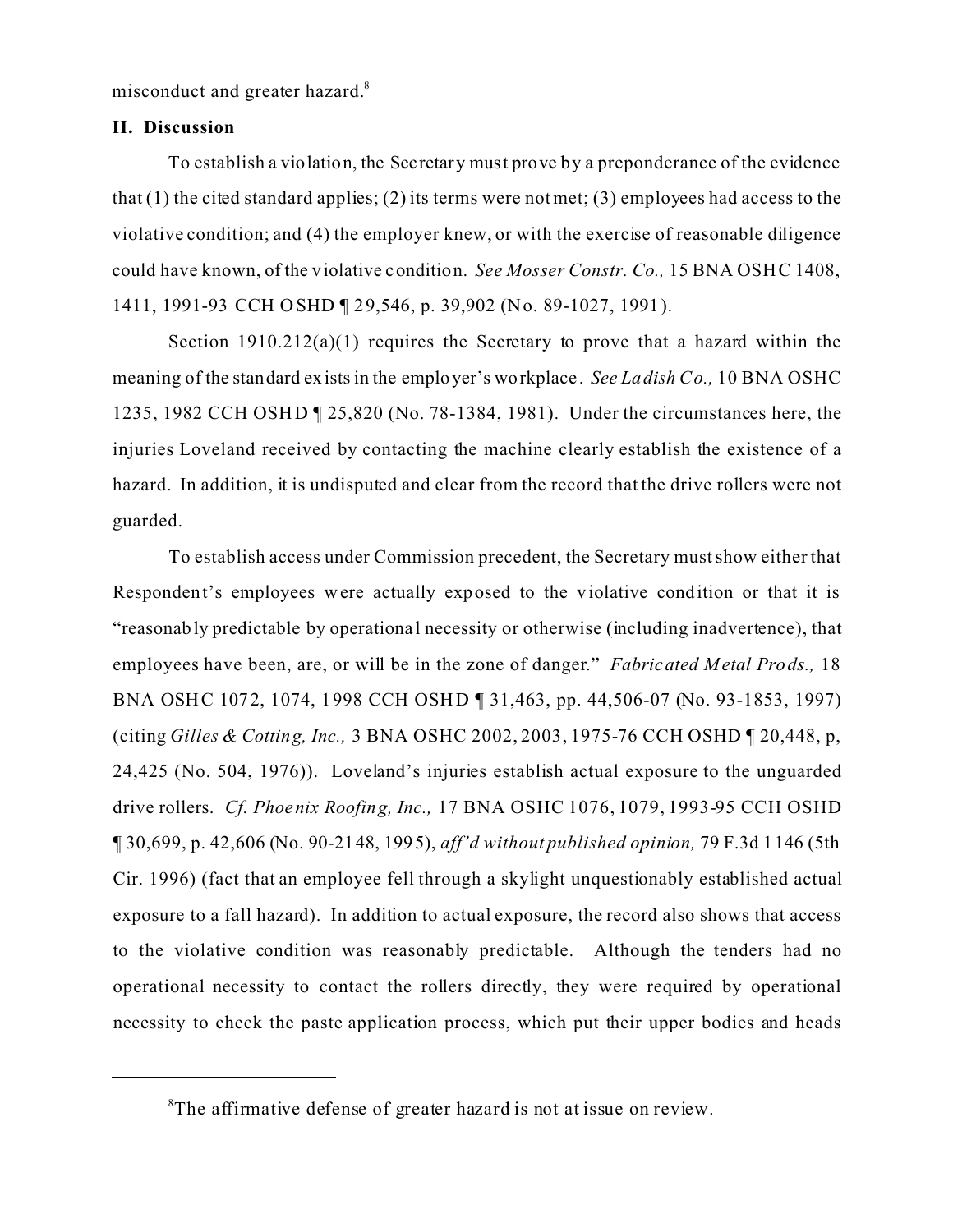within the zone of danger. *See RGM Constr. Co.,* 17 BNA OSHC 1229, 1234, 1993-95 CCH OSHD ¶ 30,754, p. 42,729 (No. 91-2107, 1995) (holding that the zone of danger is "that area surrounding the violative condition that presents the danger to employees [that] the standard is intended to prevent"). The record shows that their upper bodies and heads were 1 to 2 feet or less from the drive rollers when they stood directly in front of the paste knob and nozzle and bent down from the waist to reach the knob or nozzle.<sup>9</sup> Neither the framework nor the yellow metal box would prevent contact with the drive rollers when the tenders were in this position. If an employee stood to the right of the knob and nozzle, bending, kneeling, or squatting to reach the knob would put the tender's head and upper body even closer to the right side of the rollers, where they were completely unobstructed.10 *See ConAgra Flour Milling Co.,* 16 BNA OSHC 1137, 1149-50, 1993-95 CCH OSHD ¶ 30,045, pp. 41,243-44 (No. 88-1250, 1993) (finding exposure where employees worked 1 to 1.5 feet away from unguarded belts and pulleys and neither the operation nor the configuration of the machine would prevent the employees from approaching the belts and pulleys), *rev'd in part on other grounds,* 25 F.3d 653 (8th Cir. 1994); *cf. Mosser,* 15 BNA OSHC at 1413, 1991-93 CCH OSHD at p. 39,904 (finding exposure where employees performed various tasks in close proximity to a crane's moving gears). Thus, we conclude that the tenders worked within the zone of danger of the drive rollers and were exposed to the hazard.<sup>11</sup>

<sup>9</sup> This testimony was corroborated by employee Gary Scipio, who had operated a number of different machines, including machine 37, and who testified that he had reached "Irlight in the same area" of the machine where the accident occurred to straighten folded paper, as he was trained to do.

<sup>&</sup>lt;sup>10</sup>The judge's finding that a left-handed employee would get even closer to the drive rollers than a right-handed employee is supported by the record. Loveland testified that because she is left handed, she was "even closer" to the machine than the other employees. Scipio, who testified that he would bend down from the waist and would be "right up against" the frame of the machine, described Loveland's position as a result of her being left-handed as "backwards," which would place her head closer to the right and unobstructed side of the drive rollers.

 $11$ The judge did not err in finding that an employee could fall and come in contact (continued...)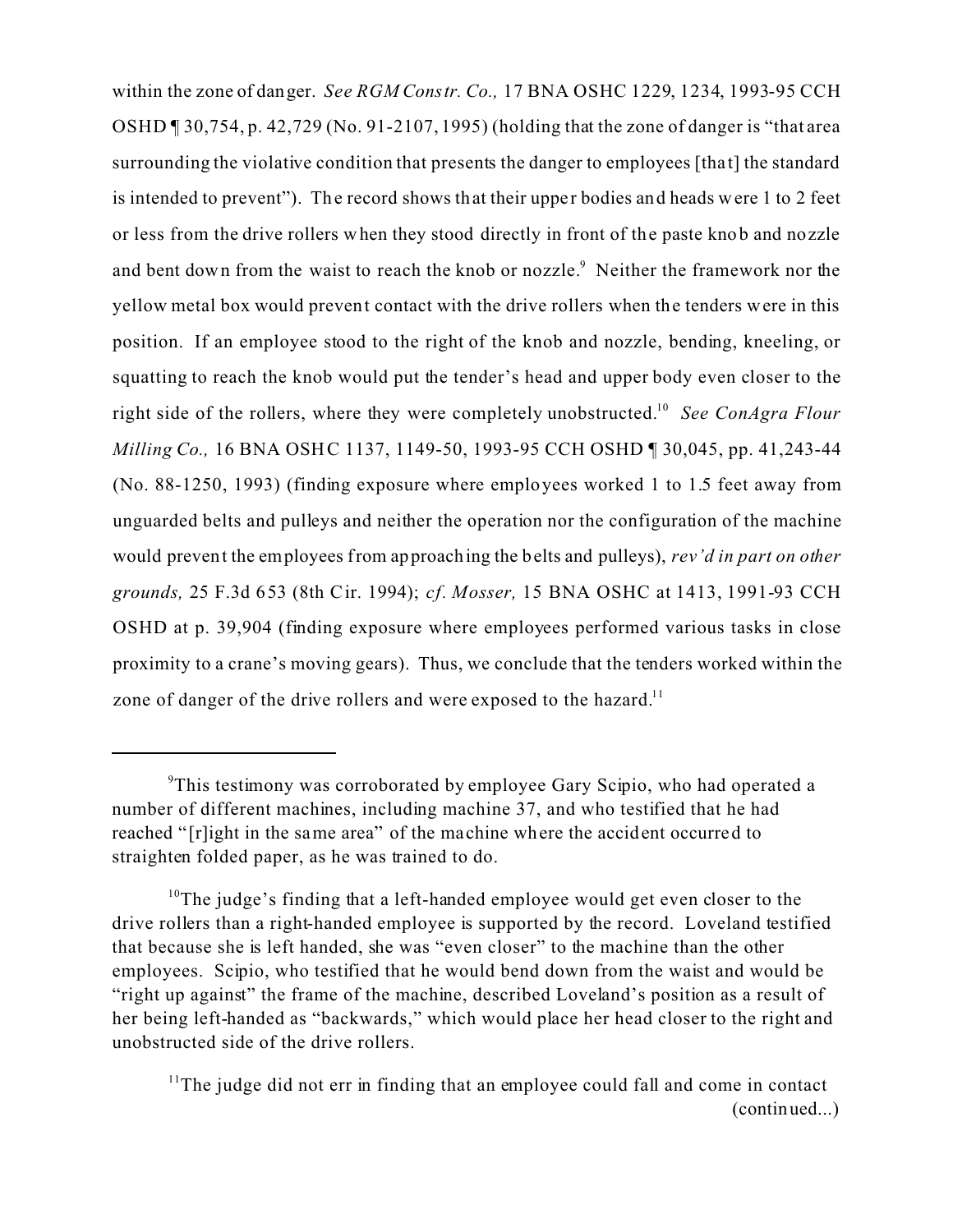To establish employer knowledge, the Secretary must show that the employer was aware of the physical conditions constituting the violation. Here, it is clear that S&G had actual knowledge that the drive rollers were not guarded. Respondent concedes in its brief that "the rollers in this area are open and obvious: there is nothing to block the operator's view of the rollers as she is walking by the machine." CO Campbell and several employees testified that the rollers were in plain view and visible to anyone who walked by the machine, and the photographic exhibits fully support this point. Additionally, CO Campbell testified that Scott Garner, S&G's plant manager, and Paul Wedyck, S&G's safety manager, told her during the investigation that they did not consider the rollers a hazard but admitted that they were aware of the rollers' unguarded condition.<sup>12</sup> Contrary to S&G's contentions, the

<sup>12</sup>Respondent suggests that OSHA's failure to cite the drive rollers during previous inspections is proof that there was " [n]o [a]pparent [n]e ed" for guarding. It is well established, however, that the Secretary's failure to cite a condition does not amount to a determination that the condition does not constitute a violation. *See Seibel Modern Mfg. & Welding Corp.,* 15 BNA OSHC 1218, 1223-24, 1991-93 CCH OSHD ¶ 29,442, pp. 39,679-81 (No. 88-821, 1991) (and cases cited therein). Moreover, there is no evidence that OSHA made any representations that deprived Respondent of fair notice of the standard's requirements, and S&G does not contend othe rwise. *Compare Miami Indus.,*  15 BNA OSHC 1258, 1264, 1991-93 CCH OSHD ¶ 29,465, p. 39,742 (No. 88-671, 1991) (OSHA's affirmative representations that it considered the employer in compliance deprived the employer of fair notice), *aff'd in relevant part and set aside in part without published opinion,* 983 F.2d 1067 (6th Cir. 1992).

Respondent's additional argument that "no one in the industry guards the [drive] rollers" (continued...)

 $11$ (...continued)

with the rollers. Loveland testified that when the paper broke and the tender had to rethread the machine, there were loose pieces of paper on the floor. CO Campbell described them as a tripping hazard. Moreover, Loveland and Bennett stated that "[s]ometimes" there was paste on the loose paper and/or spilled paste on the floor. Loveland testified that tenders were advised that when they had to rethread the machine, they should "get the machine running before you clean up your mess to save down time." Loveland also testified that on at least two occasions, she observed grease on the floor near the roller area of her machine. Moreover, relief leadman and mechanic Stanley King confirmed that an employee could contact the rollers if he or she "fell into something ... or stumbled."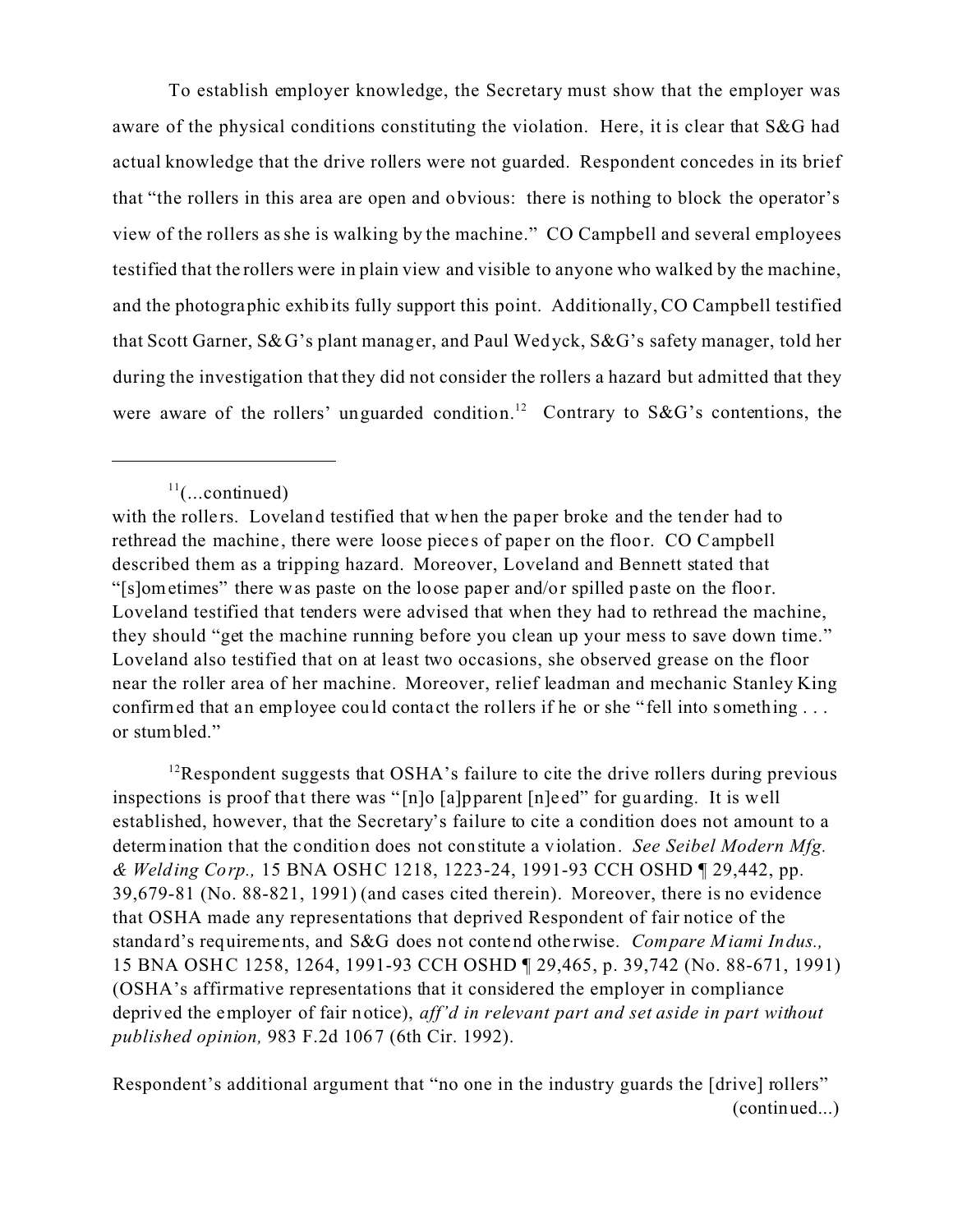Secretary need not show that "S&G knew or should have known the rollers exposed employees to a hazard." *See Phoenix Roofing,* 17 BNA OSHC at 1079 & n.6, 1993-95 CCH OSHD at p. 42,606 & n.6; *Peterson Bros. Steel Ere ction Co.,* 16 BNA OSHC 1196, 1199, 1993-95 CCH OSHD ¶ 30,052, p. 41,299 (No. 90-2304, 1993), *aff'd,* 26 F.3d 573 (5th C ir. 1994). However, the record shows that  $S&G$  had knowledge that its employees worked in close proximity to the unguarded drive rollers.

We conclude, therefore, that the Secretary established a *prima facie* violation of section 1910.212(a)(1).

### **III. Unpreventable Employee Misconduct**

S&G raised the defense of unpreventable employee misconduct. Under Commission precedent, to prevail on the affirmative defense of unpreventable employee misconduct, an employer must show that it has (1) established work rules designed to prevent the violation, (2) adequately communicated these rules to its employees, (3) taken steps to discover violations, and (4) effectively enforced the rules when violations have been discovered. *See Propellex Corp.,* 18 BNA OSHC 1677, 1682, 1999 CCH OSHD ¶ 31, 792, p. 46, 589 (No. 96-0265, 1999).

 $12$ (...continued)

does not negate employer knowledge. As a threshold matter, industry practice is not relevant where a standard prescribes employer conduct in specific terms and is not vague. *See Cleveland Consol.,* 13 BNA OSHC 1114, 1117, 1986-87 CCH OSHD ¶ 27,829, pp. 36,428-29 (No. 84-696, 1987). Moreover, the evidence on this point does not support S&G's position. Wedyck testified that *to his knowledge* no one in the industry guards these rollers. However, Wedyck was not an expert on industry practice, and his experience appears limited to work at two other companies that manufactured bags, including a parent company of S&G. Although John Brabham, who worked at another bag plant before joining S&G as a machine adjustor, testified that his former employer had machines with similar unguarded drive rollers, he admitted on cross-examination that many of its machines were equipped with "interlocks" and "paper break switches" that would shut down the machines under certain circumstances. Additionally, King, a relief leadman and mechanic, testified that some machines, including a number of S&G's machines, have "LS-1" switches that shut off the machine if the paper breaks, edge guides that adjust automatically without paste nozzles, and paste knobs at waist level as opposed to the 17-inch level for the machine at issue here, factors that might bear on whether guarding would be required.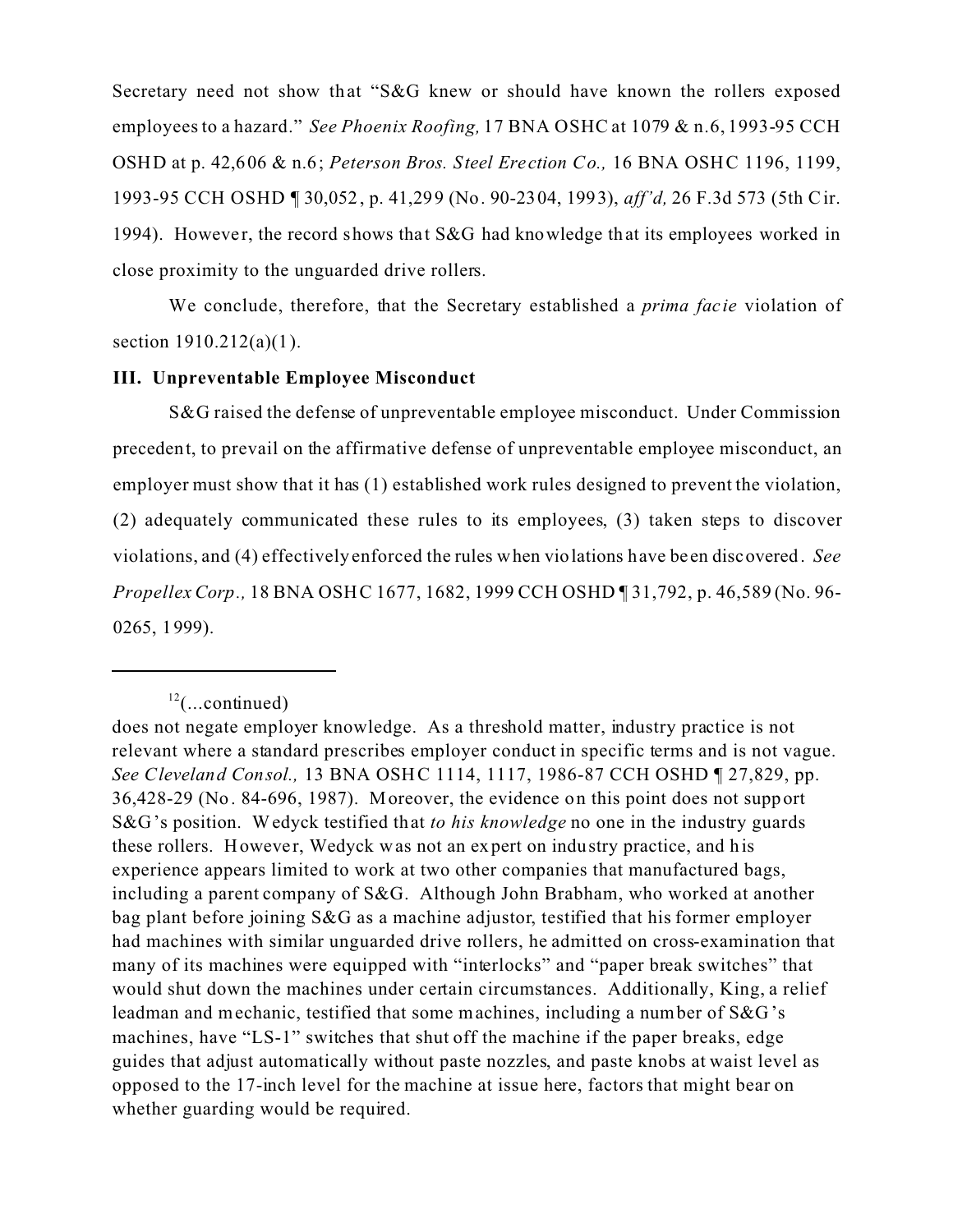S&G had work rules addressing some of the hazards posed by the machinery. A March 12, 1998 memorandum provides in relevant part: "Employees having hair shoulder length or longer must keep it tied back so it does not swing around shoulders to the front or put it up under a hat. This must be done for your protection and to keep clothes, hands and hair from getting caught in any machinery." S&G's "Safety Rules and Procedures" booklet provides in relevant part: "Secure long hair when working around all moving equipment." Additionally, Respondent's "Job Safety for New Employees" booklet provides in relevant part: "Keep hands and feet away from moving machinery" and "Do not put your hands in any piece of moving machinery."<sup>13</sup> These rules, however, would not prevent the violation. Specific ally, the rules as written did not prohibit the tenders from bending down, kneeling, or squatting to make adjustments to the knob and nozz le, which put their upper bodies and heads within 1 to 2 feet of the rotating drive rollers, *i.e.*, within the zone of danger. *See Mosser,* 15 BNA OSHC at 1415, 1991-93 CCH OSHD at p. 39,906 (rejecting the defense because the employer's rule prohibiting employees from "greasing" a crane's gears while the gears were engaged did not prohibit employees from performing other tasks near the gears while they were engaged).

The focus of S&G's defense relates to the implementation of its hair rule and the condition of Loveland's hair on the night of the accident. As noted above, we find that operation of the ma chines plac ed employees' upper bodies and heads within the zone of

<sup>&</sup>lt;sup>13</sup>The record shows that S&G made some efforts to communicate its rules to its employees. The safety memorandum stating the hair policy was "posted . . . on the cork board where the schedules [were] hung." S&G covered its "Safety Rules and Procedures" booklet "at least once a year and also at one of [its] monthly training sessions." New employees received copies of S&G's "Job Safety for New Employees" booklet, completed an orientation, and worked closely with trainers for several weeks before be ing required to operate the machinery on their own. S&G also made efforts to discover violations of its work rules; supervisors and safety committees regularly inspected the plant for problems. Additionally, S&G had a written disciplinary plan entitled "Safety Infractions and Recommended Disciplinary Action" which set out a system of progressive discipline: "First occurrence, documented verbal warning and counseling[.] Second occurrence, documented written warning and counseling. Third occurrenc e, documented three day suspension without pay and counseling. Fourth occurrence, termination of employment."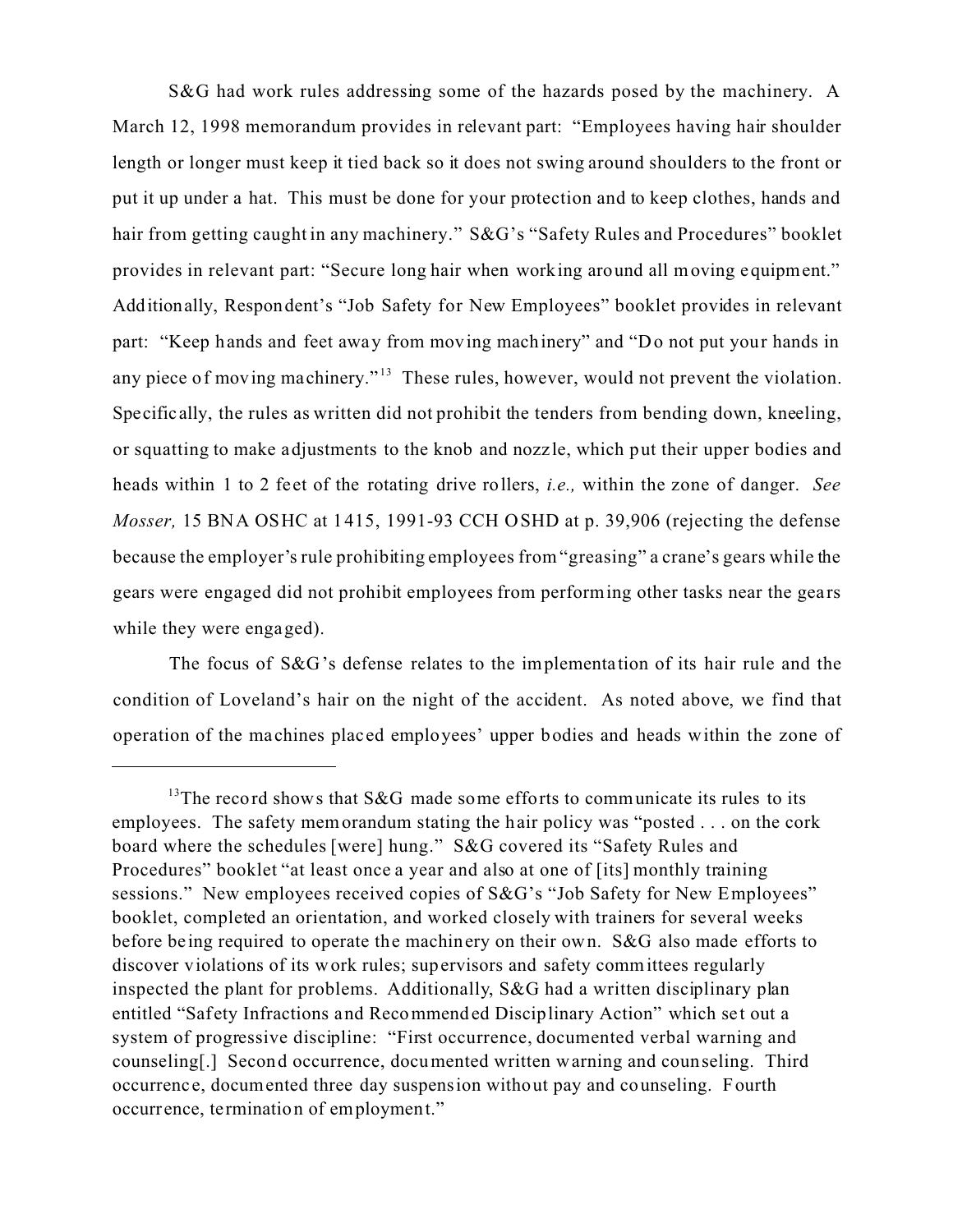danger. Thus, even strict implementation and employee compliance with the employer's hairstyle rule would not have obviated the guarding requirement imposed by the standard.<sup>14</sup>

The command not to put hands in moving machinery was also not implemented as written, and in fact, employees were trained to perform tasks that violated it. When Duane Foreman, a tender, was asked whether he was trained to shut off the machine when the pa ste alarm sounded, he testified "[o]ur supervisor used to tell us if it was something small, keep it running. And, that's a small thing. If you can fix it right away, that's a small thing. You don't have to shut it off for that." When questioned about whether he *should* shut off the machine when performing the paste operation because it amounted to reaching into moving machinery in violation of S&G's rules, he responded, "[t]echnically, you do, but the way I was trained, you know, there is nothing back there that would hurt you, back where the seam paste nozzle is. And, the way I go in there, there is nothing there that would hurt you." When Foreman was asked what would happen if a supervisor saw him reaching into the

<sup>&</sup>lt;sup>14</sup>Commissioner Eisenbrey notes that, in any event, S & G did not meet its burden to establish that Loveland's hair failed to comply with company policy. The judge found that "[t]he evidence was convincing that having one's hair in a ponytail fully met the requirements of the work rule, at least as it was enforced by S&G." S&G argues that the judge's finding "ignores that part of the rule that clearly states that hair must be tied back in a manner that it does not swing in front of the shoulders." Yet, one of Respondent's own witnesses, Edna Parker, a "bag collator operator" who served on her shift's safety committee and trained new employees, testified explicitly that prior to the accident, long hair had to be pulled back from the sides of the face, but that wearing a ponytail or banana clip was permissible.

Loveland testified that she had her hair tied up in a bun on the night of the accident that "probably got messy," but "didn't fall down or anything." S&G relies on the testimony of machine adjustor Bruce Tubman who testified that he was familiar with the S&G hair policy and that on the night of the a ccident Loveland's hair did not comply with it. Tubman's description of Loveland's hair, however, reveals his apparent mistake. Thus, he described Loveland's hair as "a thing in the back of her head right up to her head and the hair wa s hanging down," like a ponytail. Most significantly, he stated that her hair went down "[t]o about her shoulders, maybe not quite that far." Even if some of Loveland's hair hung down from her bun like a ponytail, and even if Respondent's policy would prohibit a ponytail that could swing in front of the shoulders, Tubman's testimony does not establish that Loveland's hair hung down far enough to swing in front of her shoulders, or otherwise violated S&G's hair rule.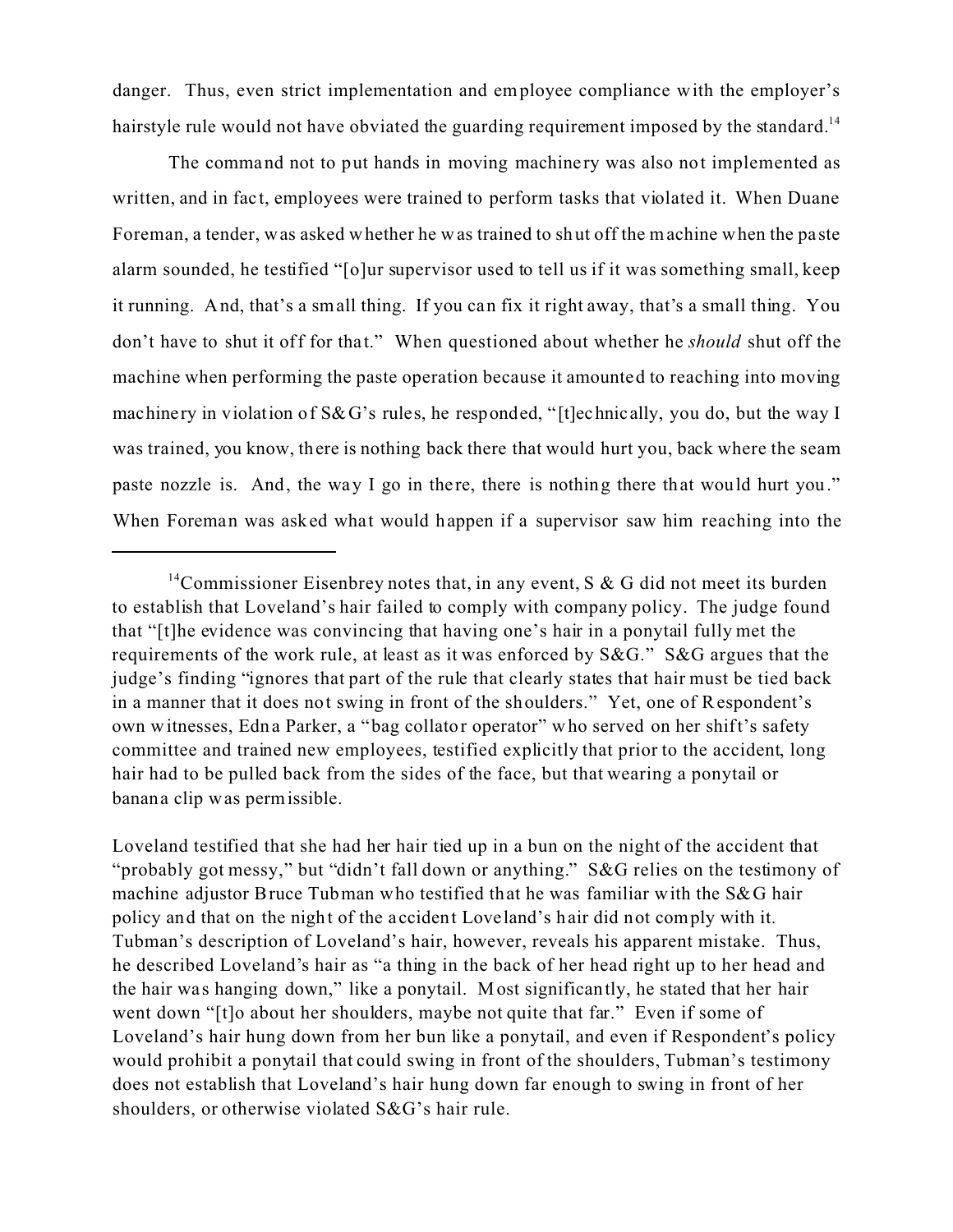machine to adjust the seam paste nozzle, he responded that the supervisor would not say anything because "[e]verybody does it." Additionally, as noted, employee Gary Scipio testified that when dealing with problems involving folded paper, he would reach "[r]ight in the same area" where Loveland's accident oc curred, rub his hand against the folded paper, and straighten it out while the machine was running, as he was trained to do.

The record shows that Loveland received reprimands after she injured her thumb while cleaning "built-up" ink from a moving impression roller and after she injured her hand in a "paper feed slide" while pulling paper out of a moving "bander." However, Loveland pointed out that the bander had a different configuration from the machine she usually operated and that she simply misjudged where in the machine she was placing her hand. She emphasized that the reprimand was not for reaching in while the machine was running, but for *reaching in the wrong way.* Indeed, when asked whether she was instructed to never reach into a machine while it was running, Loveland stated, "No, . . . Leo Cryder, [who] was my first trainer, actually showed me how to clean the print rollers while it w as running with a putty knife. That's how I learned how to do that, and I did it. So, no, the trainers . . . are not [as safety] conscious as what [the safety booklet] says." We conclude that S&G's rules were inadequate to prevent the violation and, therefore, that its defense of unpreventable employee misconduct must fail. Accordingly, we agree with the judge and affirm the citation.

# **IV. Penalty<sup>15</sup>**

In assessing penalties, the Commission must give due consideration to the employer's prior history and good faith, the size of the employer's business, and the gravity of the cited violations. 29 U.S.C. § 666(j); *see J.A. Jones Constr. Co.,* 15 BNA OSHC 2201, 2214, 1991- 93 CCH OSHD ¶ 29,964, p. 41,033 (No. 87-2059, 1993). The Secretary proposed a penalty of \$6300, and the judge assess ed a penalty of \$4000.

On review, we give  $S\&G$  credit for its history because there was no evidence of other recent violations. In regard to good faith, we note that S&G had a written safety program

 $15$ <sup>15</sup>The parties stipulated that the violation, if found, was serious.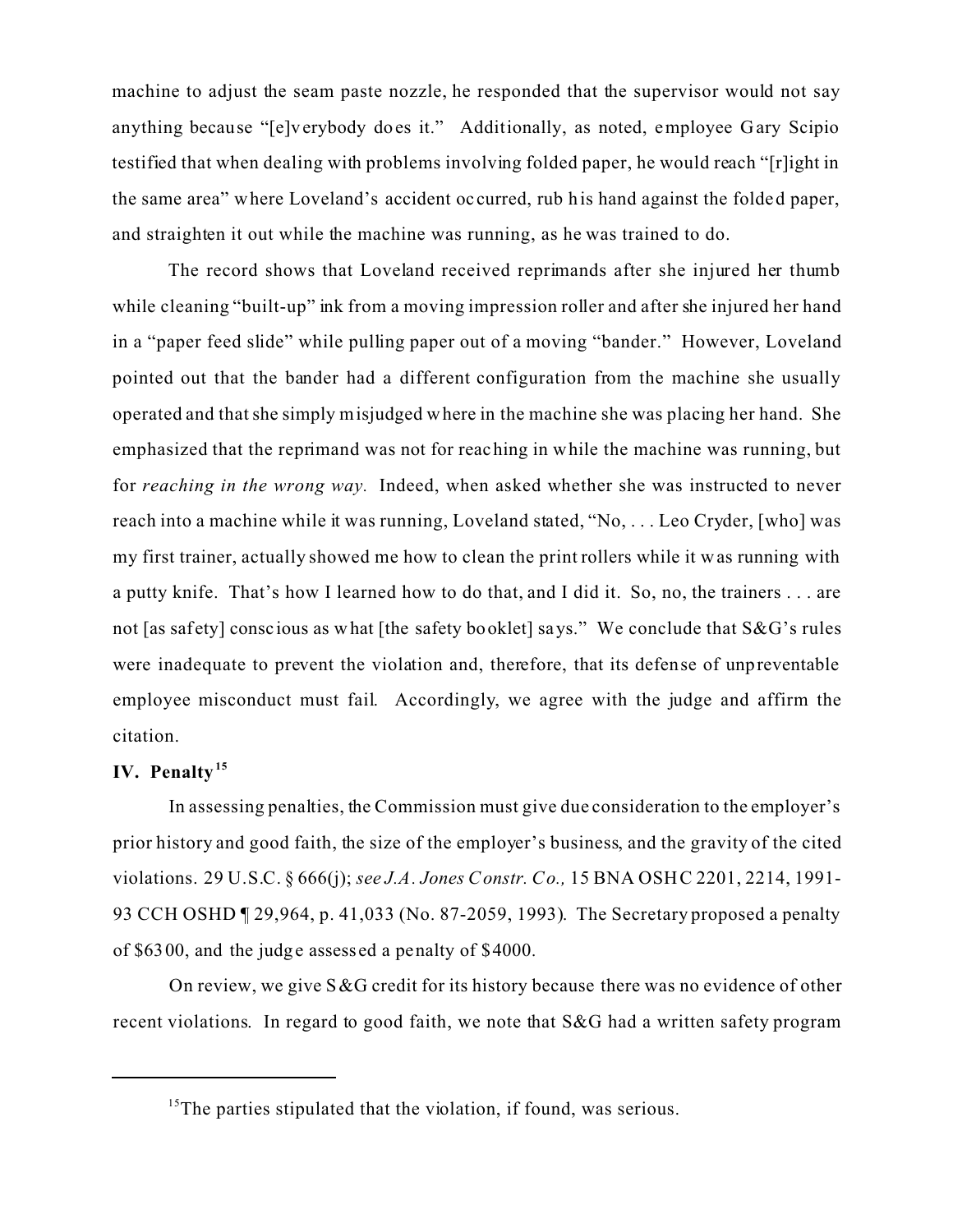that it distributed to all employees, trained its new employees extensively, conducted safety meetings, and had safety committees that met regularly and inspected the plant for problems. On balance, therefore, we give S&G credit for good faith. In regard to size, we note that during the time in question, S&G was a large employer, with 279 employees. Finally, the gravity of the violation in this case was high. While the likelihood of an accident was not great, the consequences in the event of an accident were severe. We therefore find the penalty of \$4000 assessed by the judge to be appropriate.

# **V. Order**

For the reasons set forth above, we affirm a serious violation of 29 C.F.R. §  $1910.212(a)(1)$  and assess a penalty of \$4000.

> /s/ Thomasina V . Rogers Chairman

 $\sqrt{s}$ Ross Eisenbrey Commissioner

Date: August 2, 2001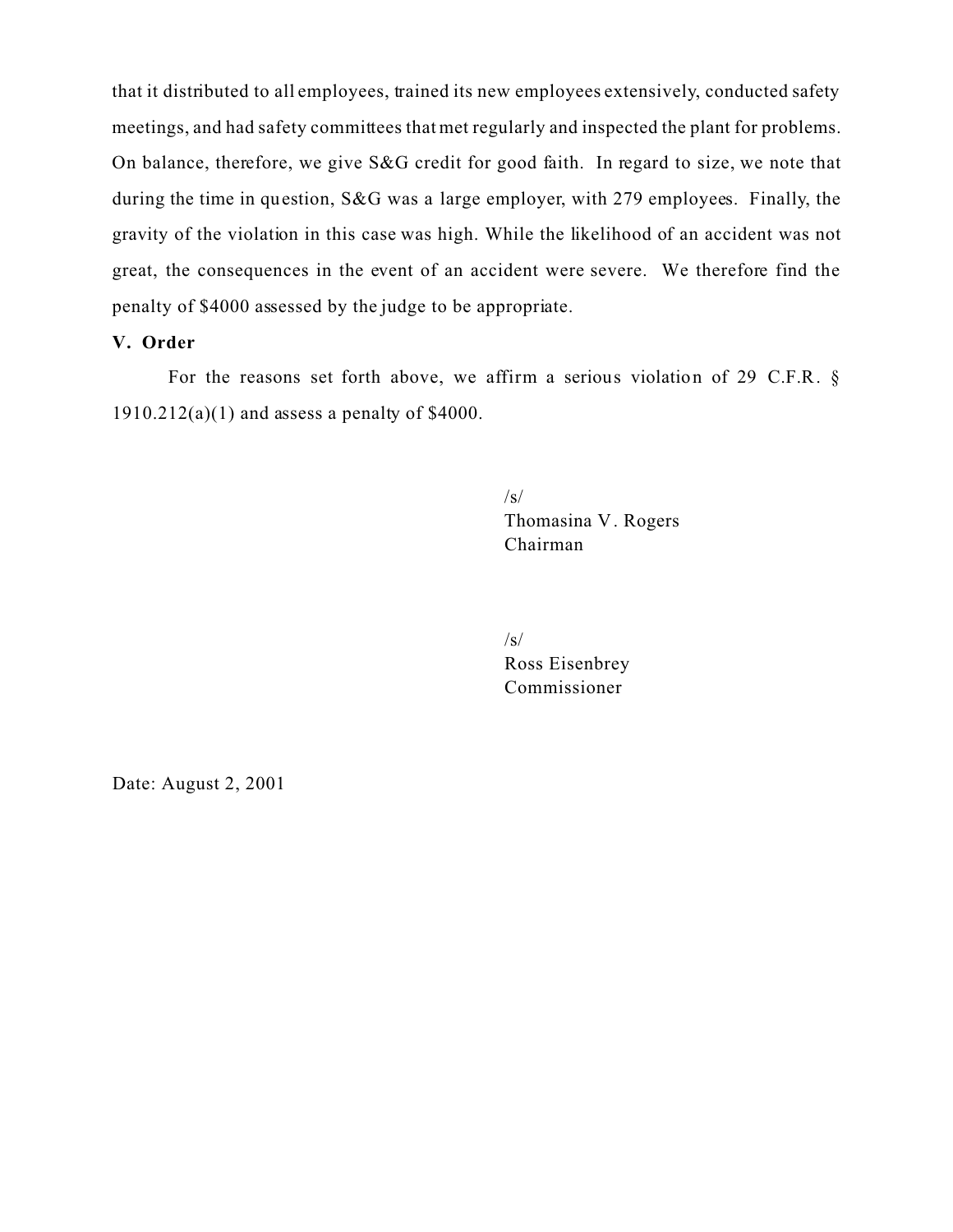Secretary of Labor, Complainant,

v.

OSHRC Docket No. **98-1107** 

S & G Packaging Company, L.L.C., Respondent,

and

UPIU, and its Local No. 774, Authorized Employee Representative.

Appearances:

Leslie John Rodriquez, Esquire U. S. Department of Labor Office of the Solicitor Atlanta, Ge orgia For Complainant

John T. Groark, Esquire Clausen & Miller Chicago , Illinois For Respondent

Ms. Victoria Loveland Yulee, Florida For Respondent

Before: Administrative Law Judge Nancy J. Spies

#### DECISION AND ORDER

S & G Packaging Company, L. L. C., contests a citation issued to it by the Secretary on June 16, 1998. The Secretary issued the citation following an inspection of S  $\&$  G's facility by Occupational Safety and Health Administration (OSHA) compliance officer Linda Campbell on April 16 to April 22, 1998. Campbell inspected the facility after OSHA received notice that S & G employee Victoria Loveland was scalped on April 15, 1998, when her hair became entangled in the drive shaft rollers of a paper bag machine. The Secretary cited S & G for a serious violation of §1926.212(a)(1) for failing to provide adequate machine guarding for the drive shaft rollers.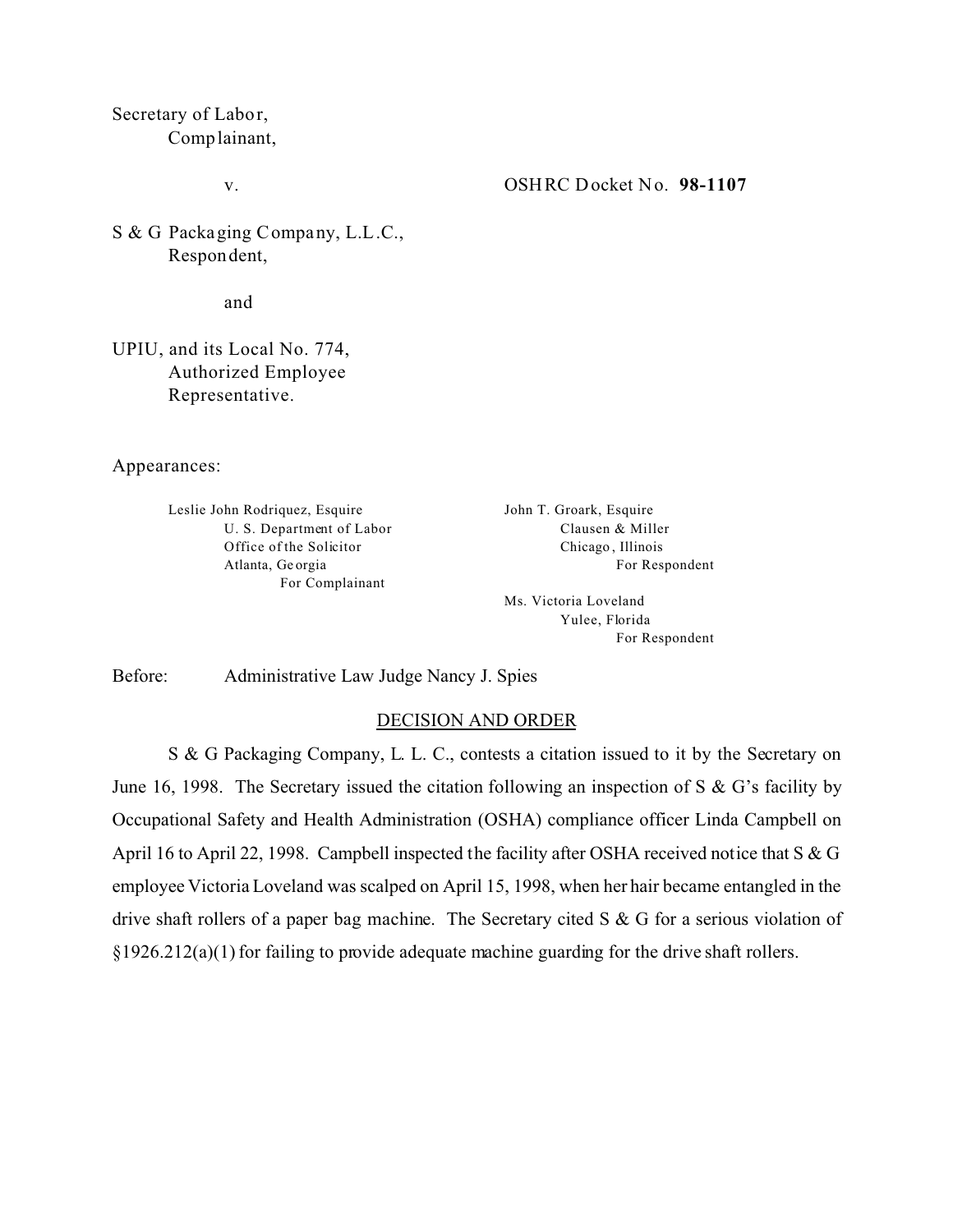S & G admits jurisdiction and coverage. A hearing was held in this matter on January 20 and 21, 1999, in Jacksonville, Florida. The United Paperworkers International Union (UPIU) and its Local Number 774 elected party status as the authorized employee representative in this case. The Union was represented at the hearing by Victoria Loveland, the injured employee. The Secretary and S & G have filed post-hearing briefs. S & G contends that it was not reasonably foreseeable that an employee would bring his or her head within the zone of danger of the unguarded drive shaft rollers. S & G also asserts the affirmative defenses of unpreventable employee misconduct and greater hazard.

For the reasons set out below, the undersigned finds that  $S \& G$  committed a serious violation of  $$1926.212(a)(1)$ .

### Background

S & G manufactures paper bags at its plant in Yulee, Florida.<sup>16</sup> S & G owns and operates several machines used to produce paper bags and grocery sacks for fast food chains and grocery stores (Tr. 268).

Victoria Loveland began working at S & G on March 17, 1997, almost 13 months before her accident. S & G assigned Loveland to be the bag machine tender for Potdevin Bag Machine #37 (Exh. R-15; Tr. 16).

The paper bag machine has a roll mounted in the rear from which paper is fed into the machine and then threaded through drive shaft rollers (also referred to as web rollers) in the center of the machine. The drive shaft rollers move the print unit that prints logos on each paper bag. From here, paper is fed to a former, where the bag is actually made and sent out to the front of the bag machine. The bag machine tender packs bags at the front of the machine and does not need to go to the side of the machine, unless the roll must be changed, the paper breaks, or the seam paste alarm goes off (Exhs. C-4, R-5, R-6, R-7, and R-8; Tr. 16-20, 66-69, 97, 103, 137, 161). The drive shaft rollers are 1¼ inches apart (Exh. C-2).

The seam paste sector of the machine consists of an applicator, a knob, a nozzle, and an electric pump. The paste flows from the pump and through the nozzle onto the paper. The nozzle,

<sup>&</sup>lt;sup>16</sup> S & G is a limited liability corporation formed between Stone Container Corporation and Gaylord Container Corporation. On November 18, 1998, Jefferson Smurfit Corporation and Stone Container Corporation merged, forming Smurfit-Stone Container Corporation.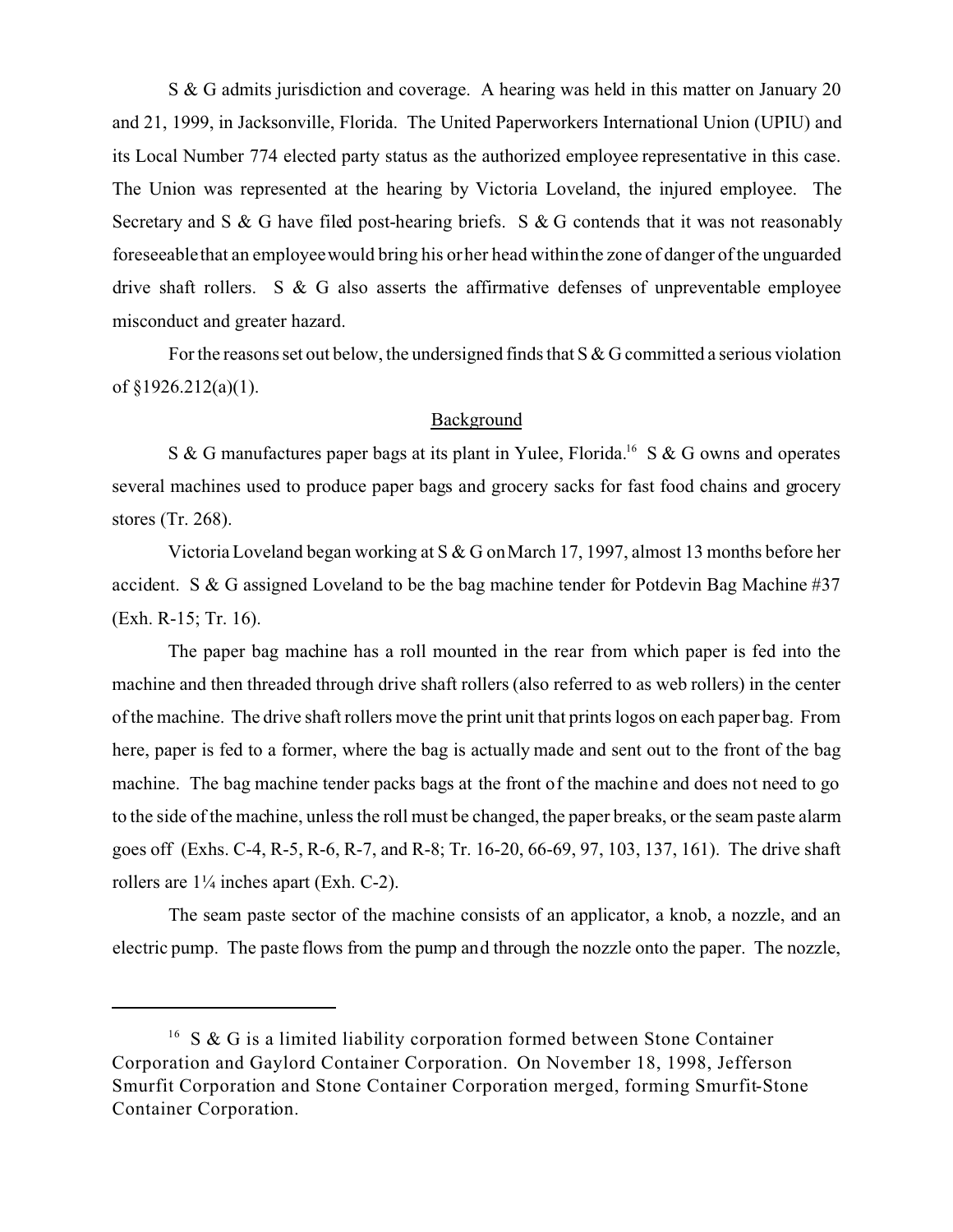which is located inside the knob, adjusts the paste alignment. The knob on the outside of the machine flips the nozzle to enable the machine tender to determine if the seam paste is flowing (Exh. C-4; Tr. 17, 24-26, 33, 35, 44, 91). The seam paste knob and nozzle are located 2 feet below the drive rollers and 17 inches above the floor level (Exh. R-12; Tr. 26-27, 73, 76-77). The seam paste knob is located on the right side of the machine, if one is standing at the back of the machine, facing forward.

The seam paste alarm or sensor alerts the machine tender when a bag is dry.  $S \& G$  trains its bag machine tenders to check the seam paste application process for problems when the seam paste alarm goes off (Tr. 23, 61). The seam paste alarm normally goes off three or four times during an eight-hour shift (Tr. 22, 98, 121).

When the seam paste alarm goes off, either a bag has not gotten enough paste, the paste is too thick or skipping, or the seam paste needs adjustment. If there is no paste at all on the bag, the bag machine tender shuts off the machine, which stops the seam paste from flowing through the pump. Otherwise, the bag machine tender continues to run the machine to determine if the paste is too thick, if the paste is blocked, or if there is some other reason why the seam paste is not being applied properly. If this is the case, while the machineis running the bag machine tender must adjust the knob or the nozzle, or both; or the tender must clear hardened paste from the nozzle to keep the paste flowing (Tr. 17, 23, 25-26, 36, 44, 61-62, 81, 89, 91-92, 98-101, 104-105, 109-110, 121-122, 129-130, 137-138, 146-147).

To reach the seam paste knob and nozzle, the bag machine tender must either bend down, squat, or kneel beside the side frame of the bag machine (Tr. 37, 75-76, 100-101, 112, 122, 126, 131-132). The frame of the machine is between the bag machine tender and the drive shaft rollers. The rollers are not guarded (Tr. 72, 76; Exh. R-11).

On April 15, 1998, at approximately 5:40 a.m., Loveland, who is left-handed, responded to the seam paste alarm (Tr. 21, 415). The seam paste alarm had gone off approximately 20 times during her shift. Because of the unusual frequency of alarms, Loveland had asked adjustor Kevin Davis to check machine #37, but he did not do so. Loveland bent at the waist as she stooped to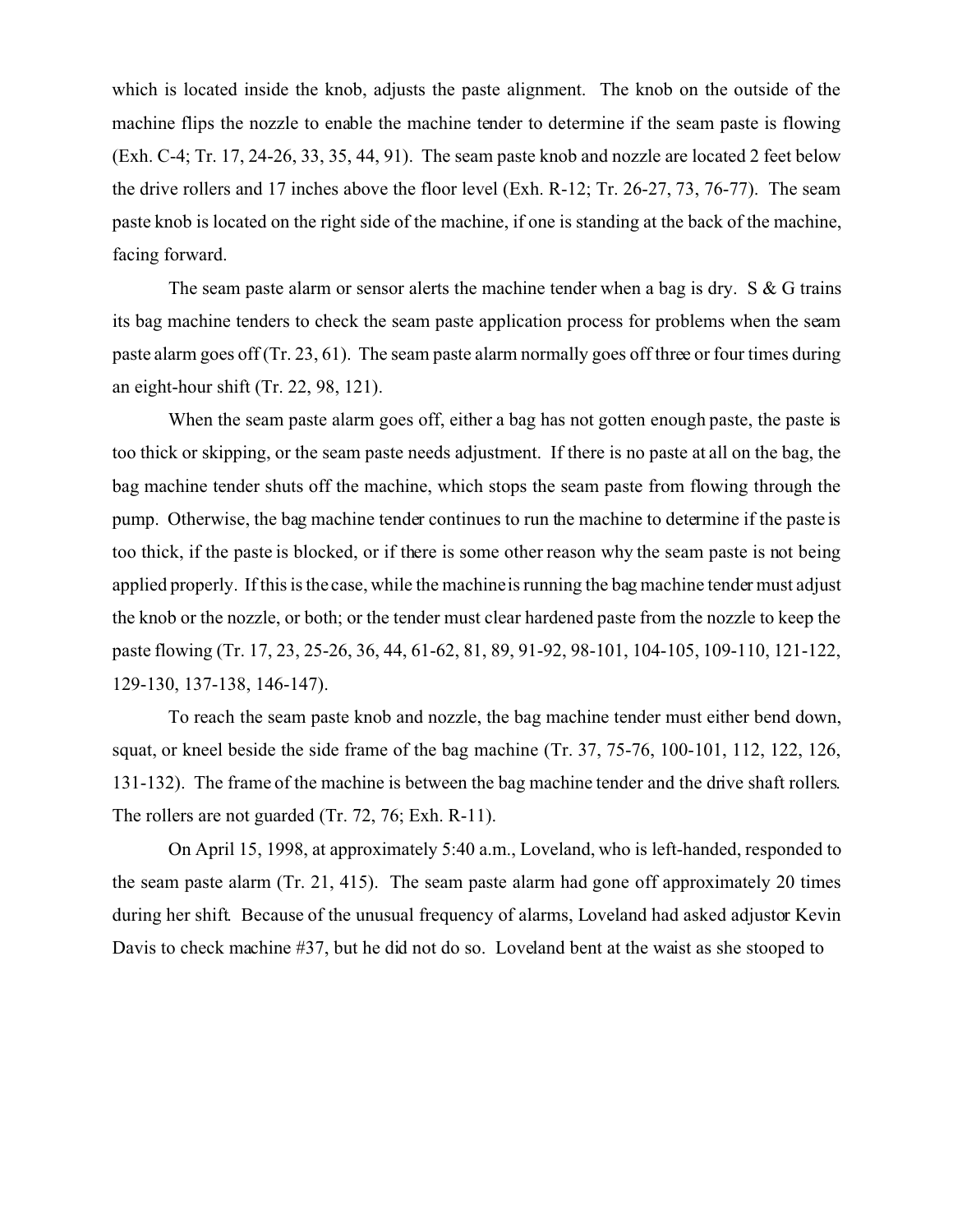adjust the knob with her left hand. Somehow her hair became entangled in the drive shaft rollers and her scalp was torn from her head. Loveland managed to jerk herself away from the rollers and turned off the machine. She required several major surgeries to treat her injuries. Due to the trauma of the accident, Loveland cannot recall specific details regarding how the accident happened (Tr. 416-417).

# Alleged Serious Violation of §1926.212(a)(1)

The Secretary alleges that S & G committed a serious violation of §1926.212(a)(1), a general standard, which provides:

One or more methods of machine guarding shall be provided to protect the operator and other employees in the machine area from hazards such as those created by point of operation, ingoing nip points, rotating parts, flying chips and sparks. Examples of guarding methods are--barrier guards,two-hand trippingdevices, electronic safety devices, etc.

The Secretary has the burden of proving her case by a preponderance of the evidence.

In order to establish a violation of an occupational safety or health standard, the Secretary has the burden of proving: (a) the applicability of the cited standard, (b) the employer's noncompliance with the standard's terms, (c) employee access to the violative conditions, and (d) the employer's actual or constructive knowledge of the violation (*i.e.,* the employer either knew or, with the exercise of reasonable diligence could have known, of the violative conditions).

*Atlantic Battery Co.,* 16 BNA OSHC 2131, 2138 (No. 90-1747, 1994).

S & G does not dispute that §1910.212(a)(1) applies to the Potdevin Bag Machine at issue in this case, nor does it dispute that the drive shaft rollers in which Loveland's hair became entangled were not guarded. S & G argues that the Secretary failed to establish the there was foreseeable employee access to the drive shaft rollers. It also asserts that it had no knowledge that a violative condition existed.

# *Employee access*

In *Rockwell Intl. Corp.*, 9 BNA OSHC 1092, 1097-1098 (No. 12470, 1980), the Commission

held:

The mere fact that it was not impossible for an employee to insert his hands under the ram of a machine does not itself prove that the point of operation exposes him to injury. Whether the point of operation exposes an employee to injury must be determined based on the manner in which the machine functions and how it is operated by the employees.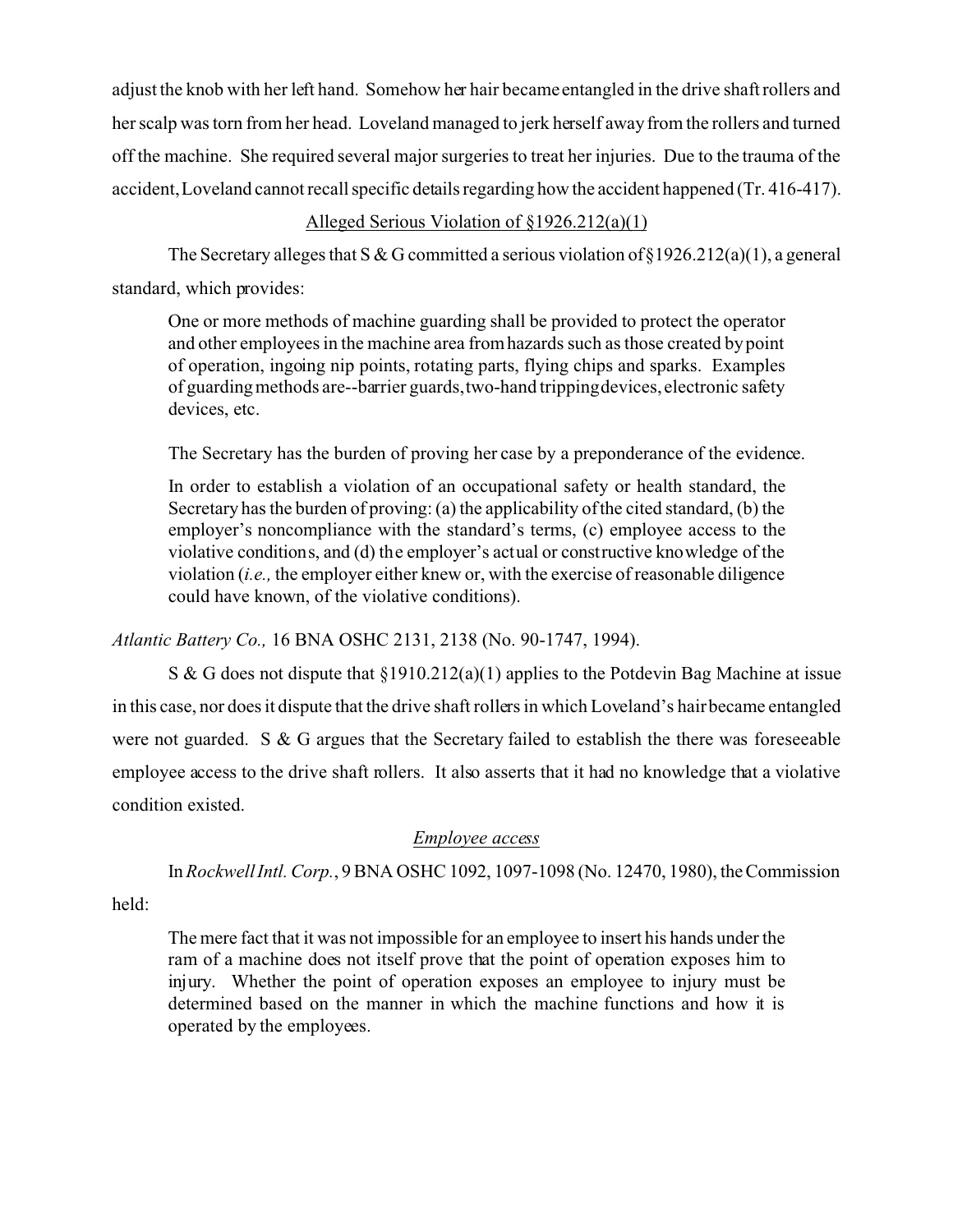The employer is not required to protect against every conceivable injury that could possibly occur during the use of a machine. The Commission has stated:

[I]n order for the Secretary to establish employee exposure to a hazard she must show that it is reasonably predictable either by operational necessity or otherwise (including inadvertence), that employees have been, are, or will be in the zone of danger. We emphasize that, as we stated in *Rockwell*, the inquiry is not simply whether exposure is theoretically possible. Rather, the question is whether employee entry into the zone of danger is reasonably predictable.

*Fabricated Metal Products, Inc.,* 18 BNA OSHC 1072, 1074 (No. 93-1853, 1997) (citations and footnotes omitted).

S & G argues that there is no operational necessity for a bag machine tender to come within the zone of danger of the drive shaft rollers. S & G cited the testimony of several of the employee witnesses in support of this argument, but their testimony is not unequivocal on this point.

Bruce Tubman is an adjustor for S & G (Tr. 134). S & G's counsel asked Tubman if there was any reason for Tubman to come into contact with the drive shaft rollers when responding to a seam paste alarm. Tubman said there was not. However, when S & G's counsel went on to ask, "Are you at all times usually at least two feet or more away from the driver rollers?" Tubman responded, "Not at all times, no, sir" (Tr. 148).

Edna Parker is a bag collator operator for S & G (Tr. 226). She was a bag machine operator for approximately 15 years and has trained many new employees in the use of the bag machines (Tr. 226-227). She testified that there was no operational reason for a machine tender to come into contact with the drive shaft rollers (Tr. 233), but she also stated that she considered the unguarded drive shaft rollers to be a safety concern (Tr. 231).

Stanley King is an S & G employee and president of UPIU Local 774 (Tr. 221). When asked if there was any operational reason for a machine tender to come into contact with the drive shaft rollers, he responded, "Not those two parts, unless they fell into something of that sort or stumbled" (Tr. 222). It is noted that some grease, ink, or paste may be present on the floor near the paper bag machine, presenting a potential slipping hazard (Tr. 313-314-413).

Counsel for S & G repeatedly framed the question as beingwhether there was any operational reason for the bag machine tender to come into contact with the rollers. This question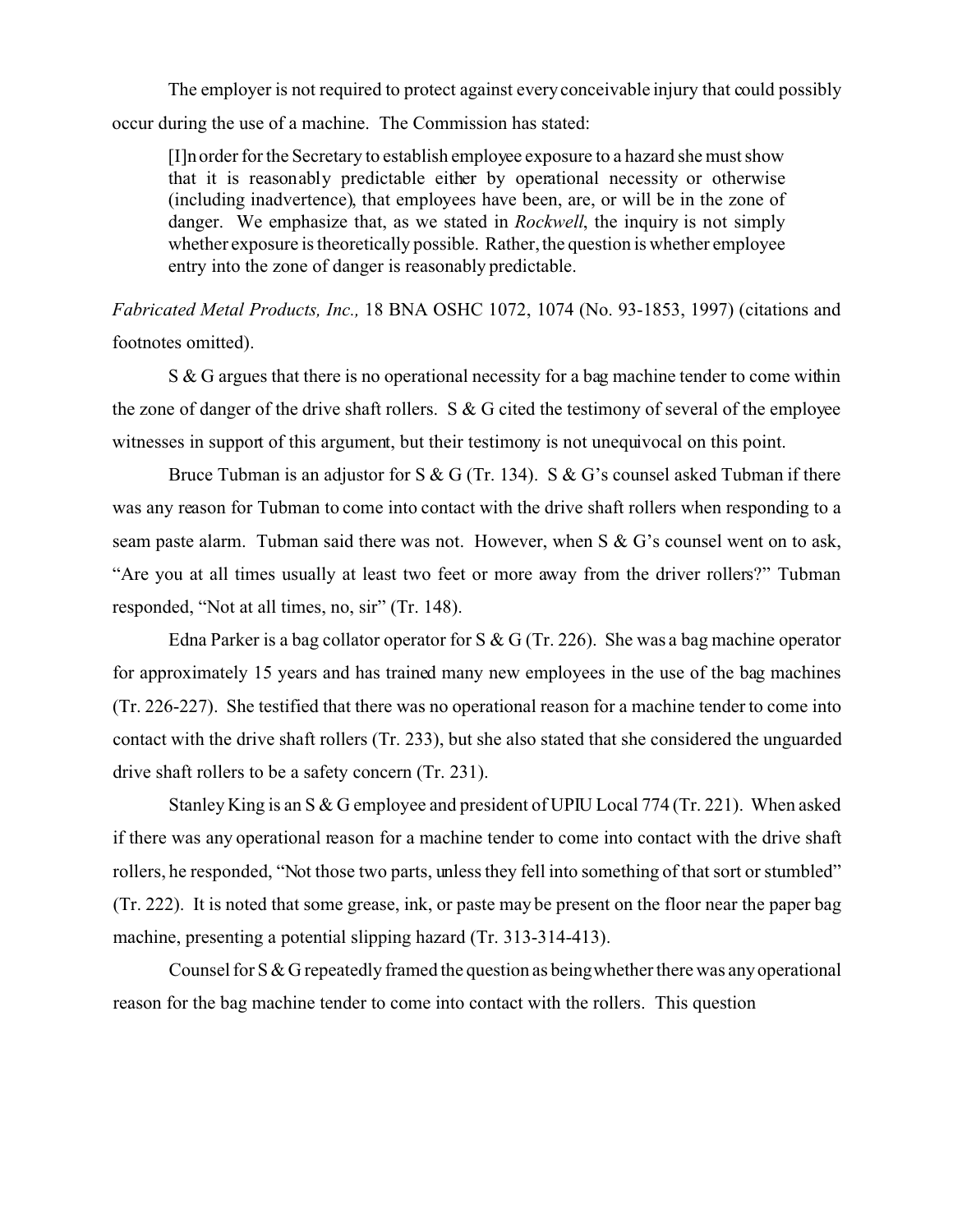misrepresents the issue. The issue is not whether employees could be brought, by operational necessity, into contact with the rollers; the issue is whether operational necessity could bring employees into the *zone of danger* of the rollers, *i.e,* the area surrounding the rollers.

The Secretary may prove employee exposure to a hazard by showing that, during the course of their assigned working duties, their personal comfort activities on the job, ortheirnormal ingress-egress to and from their assigned workplaces, employees have been in a zone of danger or that it is reasonably predictable that they will be in the zone of danger . . . . The zone of danger is determined by the hazard presented bythe violative condition, and is normally that area surrounding the violative condition that presents the danger to employees which the standard is intended to prevent.

#### *RGM Construction Co.,* 17 BNA OSHC 1229, 1234 (No. 91-2107, 1995) (citations omitted).

The record establishes that it was reasonably predictable that operational necessity would require the machine bag tenders to be in the area surrounding the unguarded drive shaft rollers that presented a danger to the employees. The seam paste knob is located 17 inches above floor level, requiring anyone adjusting it to bend, stoop, squat, or kneel down. The knob is located 2 feet below the drive shaft rollers. The upper body of anyone reaching for the knob would necessarily be brought into the zone of danger of the rollers.

S & G cites several cases in support of its claim that it was not reasonably predictable that an employee would come within the zone of danger of the drive shaft rollers. In *Syntron, Inc.,*  11 BNA OSHC 1868 (No. 81-1491-S, 1984), the Commission affirmed an order vacating a citation where an employee stood approximately 1 foot from the unguarded blade of a bandsaw while setting it up and then turned on the saw, made the cut, and then shut off the machine. The judge determined that there was no reason for the operator's hands to come close enough to the blade to be exposed to a hazard.

In *Trinity Industries, Inc.,* 14 BNA OSHC 1594 (No. 88-1027, 1990), the administrative law judge found no violation of §1910.212(a)(1) for failure to guard the revolving chuck dogs on a metal lathe. The judge found that the operator stood approximately 4 feet away from the lathe's revolving parts, and that any contact with them would have to be a deliberate act by the operator.

In *Jefferson Smurfit,* 15 BNA OSHC 1419, 1422 (No. 89-0553,1991), the Commission reversed the administrative law judge, holding that a violation of §1910.212(a)(1) cannot be found in the absence of evidence that the operator would have any reason to put his hands close enough to the unguarded parts of the machinery to be exposed to a hazard.

These cases differ from the present case in that the machinery the employees were working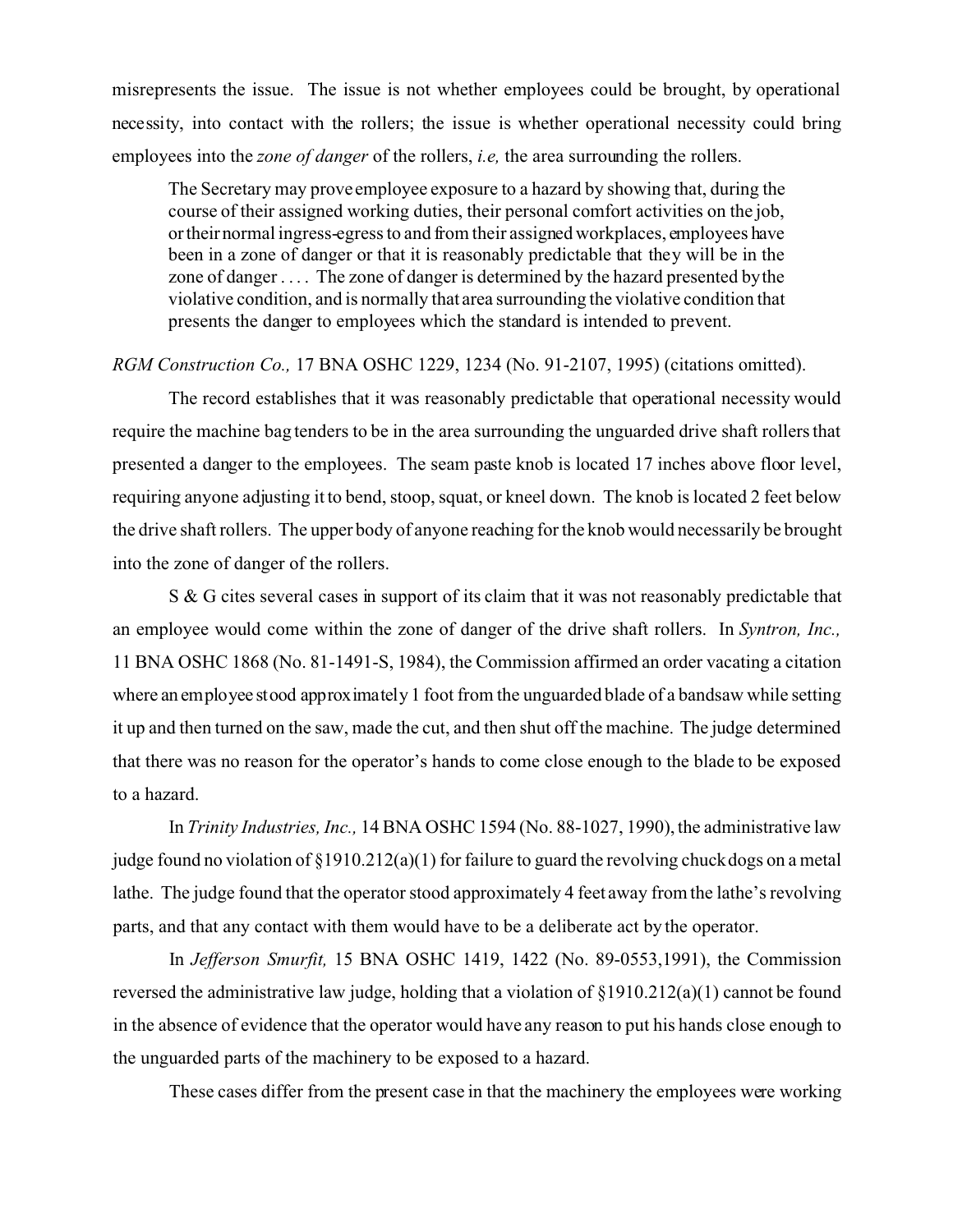on did not require them to reach down to a point 17 inches above floor level. Those cases are concerned with employees' hands getting caught in rotating parts. They do not involve hazards where employees' heads are brought into the zone of danger of the rotating parts.

There was much speculation at the hearing as to how Loveland's hair became entangled in the rollers. S & G attacked her credibility by asserting that her testimony contradicted her prior statement to Campbell regarding her location and the position of her feet at the time of her accident. Loveland was quite forthright in stating that she could not recall the details of her accident (Tr. 79). Knowing the exact manner in which Loveland's accident occurred is not essential to the determination of whether S & G violated  $\S 1910.212(a)(1)$ . "[I]t is the hazard, not the specific incident that resulted in injury . . . that is the relevant consideration in determining the existence of a recognized hazard." *Kelly Springfield Tire Co.,* 10 BNA OSHC 1970, 1973 (No. 78-4555, 1982), *aff'd* 729 F.2d 317 (5th cir. 1984).

What is relevant is how Loveland routinely operated the seam paste knob. A significant fact, which neither the Secretary nor S  $& G$  pursued, is that Loveland is left-handed (Tr. 415). The seam paste knob would be located to the right of an employee walking from the front of the machine to the seam paste knob. Loveland explained that when she approached the seam paste knob from the front of the bag machine, she squatted down and reached out with her left hand. Doing so brought her upper body leaning closer to the machine than it would if a person reached with his or her right hand.

It is foreseeable that a left-handed employee might operate the bag machine. Left-handed peoplenecessarilyoperatemachineryand equipmentsomewhat differently from right-handed people. It is reasonably predictable that reaching with the left hand for a knob that is to the employee's right as he or she approaches it would bring the employee's upper body farther into the zone of danger.

A case that is more apposite (and that neither party cited) is *Evergreen Technologies, Inc.,*  18 BNA OSHC 1528 (No. 98-0348, 1998), which was decided by the undersigned on facts similar to those in the present case. *Evergreen* concerned a company which used Instron machines to test the quality of the barricade fencing that it manufactures. The Instron machine consisted of two vertical supports with a 3-foot long cross head running between them. The two vertical supports housed internal drive screws. The drive screws were guarded with plastic accordion guards. One of the guards had become detached from its location, exposing the left drive screw.

While *Evergreen's* lab technician was operating the Instron machine, she dropped some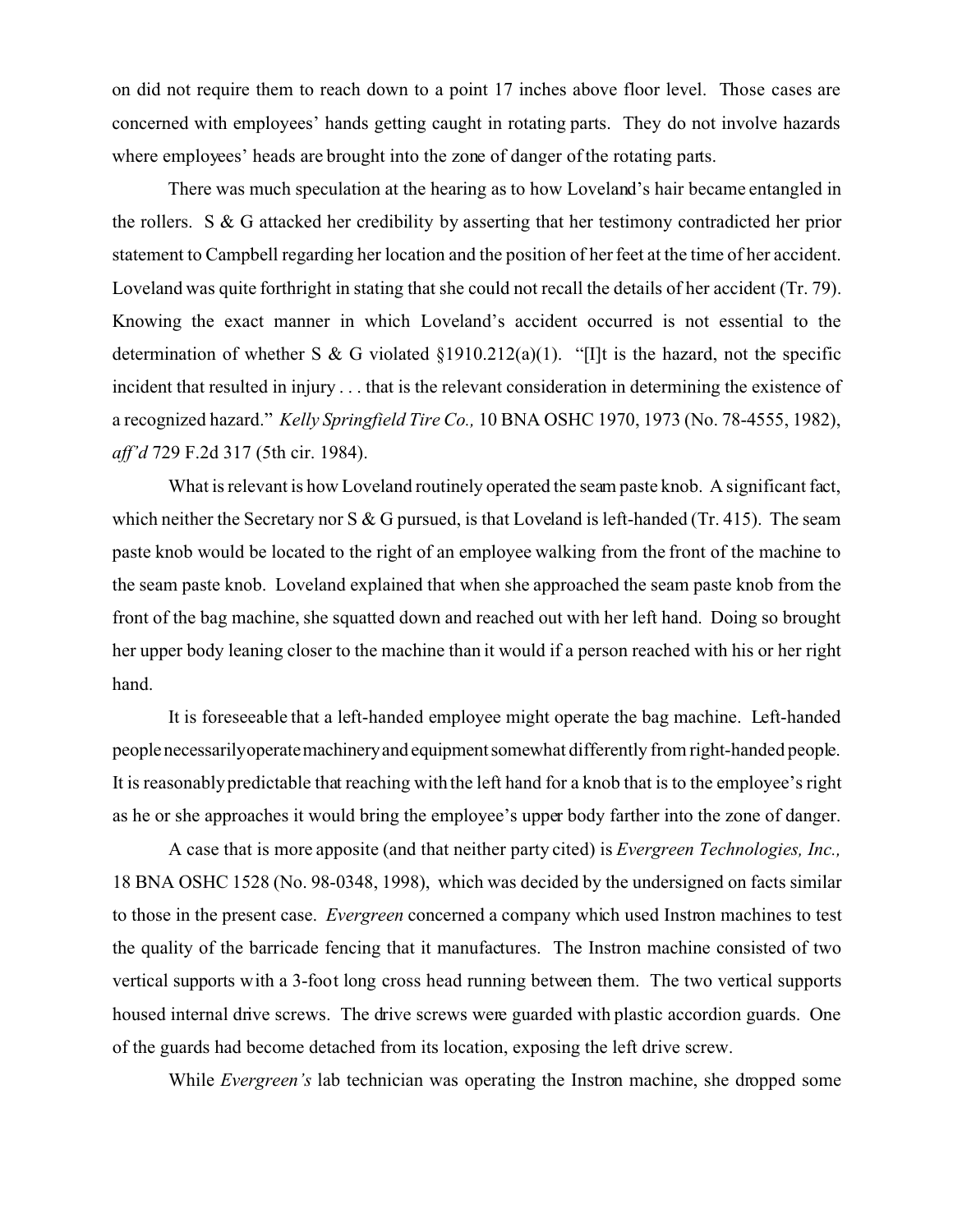barricade samples behind the machine, a not uncommon occurrence during a lab technician's shift. Normally the lab technician would walk around the machine to pick up the dropped samples; but on that day, the lab technician asked another employee to pick up the dropped sample. The employee did not immediately see the sample. In order to point it out to the employee, the lab technician placed her knee on her chair and reached her upper body between the left vertical support and the upper clamp as the machine was operating. The lab technician's hair was caught in the unguarded drive screw. The lab technician's scalp and one ear were torn from her head. One of her thumbs was amputated as she tried to free her hair from the drive screw.

In *Evergreen*, the undersigned found that the company did not violate §1910.212(a)(1) because the Secretary failed to establish employee access to the zone of danger (18 BNA OSHC at 1529):

There is no "operational necessity" that would require employees to be in the drive screw's zone of danger.

\* \* \*

It is reasonable to assume that employees would retrieve the dropped samples, either by reaching through the machine or walking around it, only before or after a test was run. Evergreen could not reasonably anticipate that an employee would drop a sample, insert a sample into the clamps, turn away to start the machine at the keyboard, and then turn back to the machine and reach through the moving parts to retrieve the sample. Aside from the obvious hazard and inconvenience this would cause, the technicians knew that any contact with the moving parts of the Instron machine would invalidate the test results.

The present case is distinguishable from *Evergreen.* Here, Loveland's duties as a bag machine tender required her to bring her head within the zone of danger of the rollers. No one knows exactly how Loveland's accident occurred, but King, who was called as witness by S & G, testified that an employee could come in contact with the rollers if "they fell into something of that sort or stumbled" (Tr. 222). Such inadvertence is foreseeable, especially when an employee is required to shift his or her weight by reaching down to adjust a knob close to the unguarded rollers.

In *Evergreen*, the lab technician was injured while performing an act unrelated to her duties as a lab technician. Here, Loveland was injured while performing one of her duties as a bag machine tender. Operational necessity requires the bag machine tender to be within the zone of danger. Inadvertence can cause contact with the rollers. The Secretary has established that the bag machine tenders have access to the violative condition.

### *Employer knowledge*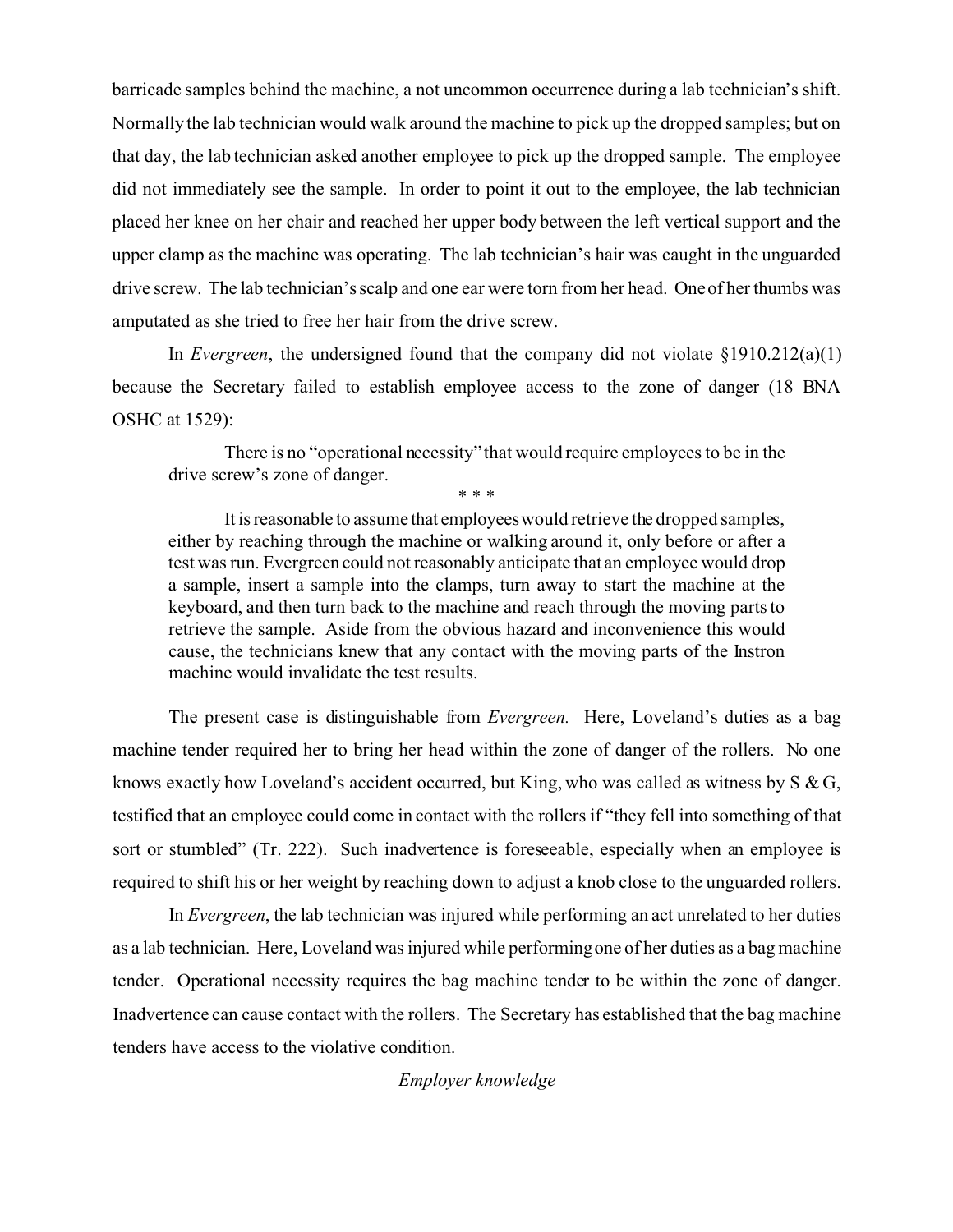The unguarded drive shaft rollers were in plain view of everyone in  $S \& G$ 's facility. New S & G employees were specifically instructed not to reach into the drive rollers, which were "open and obvious" (Tr. 232). S & G was aware of the unguarded rollers.

Nevertheless, because the Secretary had never cited  $S \& G$  for this during nine previous OSHA inspections, S & G argues that it did not understand that the condition constituted a violation (Exh. R-18; Tr. 189-190, 247-248). It is unknown, of course, whether OSHA previously observed employees using the paste knob. It is well-established that the employer "cannot rely on OSHA's earlier failure to issue a citation to later argue a lack of knowledge of the hazardous condition." *Columbian Art Works, Inc.,* 10 BNA OSHC 1132, 1133 (No. 78-29, 1981).

S & G also argues that it had no previous complaints from the employees, the Union, or the safety committee regarding the rollers. Machine guarding of exposed rotating parts should not be dependent upon employee complaints. It isthe employer's responsibility to recognize safety hazards and protect against them. The fact that employees were instructed not to reach into the rollers while the machine is operating demonstrates that  $S & G$  recognizes that a hazard exists.

The Secretary has established that S & G committed a violation of  $\S 1910.212(a)(1)$ . S & G stipulated that, if a violation were found, the violation was serious (Tr. 92). The burden now shifts to S & G to establish, if it can, an affirmative defense.

### *Unpreventable employee misconduct*

S & G contends that any violation of  $\S1910.212(a)(1)$  was the result of Loveland's unpreventable employee misconduct. To establish the affirmative defense of unpreventable employee misconduct, the employer must prove that (1) it established work rules to prevent the violation, (2) it adequately communicated the work rules to employees, (3) it took steps to discover violations, and (4) it effectively enforced the work rules when it discovered infractions. *Halmar Corp.,* 18 BNA OSHC 1014, 1017 (No. 94-2043, 1997).

S & G had a safety policy in effect at the time of Loveland's accident requiring employees to keep their hair back. Exhibit R-3 is a memorandum dated June 23, 1997, and posted to employees. It states in pertinent part:

Employees having hair shoulder length or longer must keep it tied at the back of their head or put up under a hat. This must be done for your protection to keep it from getting caught in any machinery.

On March 12, 1998, approximately one month prior to Loveland's accident, S & G posted another memorandum, stating in pertinent part (Exh. R-4):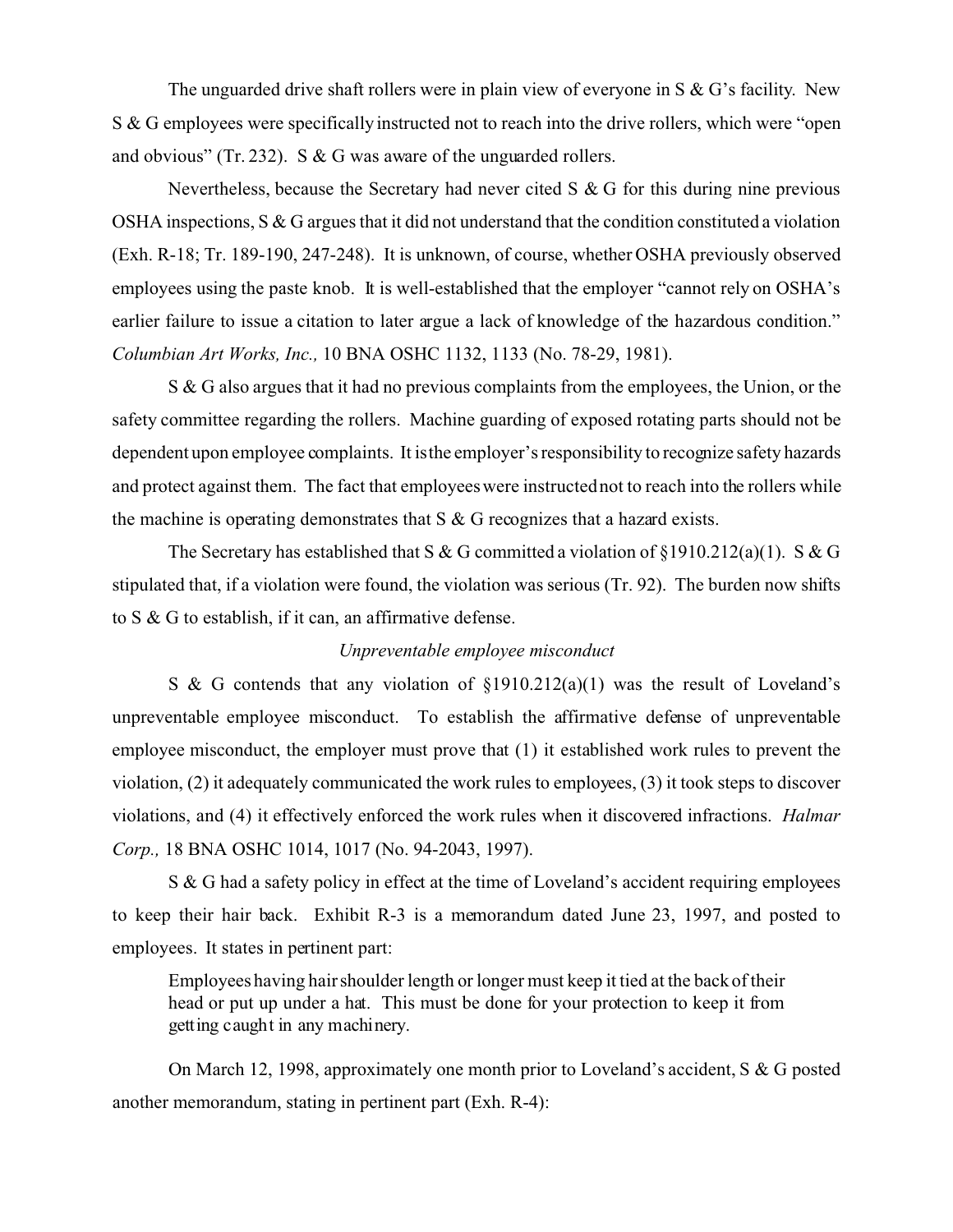Employees having hair shoulder length or longer must keep it tied back so it does not swing around the shoulders to the front or put it up under a hat.

Loveland testified that prior to the accident, she always wore her hair up in a bun on the top of her head while working (Tr. 30). Bruce Tubman testified that he saw Loveland several times over the course of her shift the night of her accident. He described her hair as "a thing in the back of her head right up to her head and the hair was hanging down" (Tr. 143). The hair that "was hanging down" Tubman subsequently identified as a ponytail (Tr. 143). The evidence was convincing that having ones hair in a ponytail fully met the requirements of the workrule, at least as it was enforced by S & G (Tr. 240-241).

S & G contends that Loveland violated its safety policy regarding hair, even though S & G adduced no actual proof that this was so. S & G simply argues that the accident could not have happened unless Loveland failed to tie her hair back.

S & G's position is highly speculative. The employee misconduct defense is not proven merely because the employer asserts that it is the most likely explanation as to how and accident occurred. Some other evidence must exist that points to the employee's safety infraction. None of the witnesses who testified stated that Loveland's hair was not pulled back the night of the accident. Indeed, the only witness who testified to seeing Loveland multiple times that night said that her hair was pulled back in a ponytail.

Furthermore, the affirmative defense of employee misconduct applies in situations in which the behavior of the employee, and not the existence of a violative condition, is at issue. An employer can rebut the Secretary's case by showing that it had a work rule designed to implement the requirements of the cited standard. *See Wheeling-Pittsburgh Steel Corp.*, 16 BNA OSHC 1780, 1784 (No. 91-2524, 1994).

In the present case, Loveland, as a bag machine tender, had no responsibility to guard the drive shaft rollers. Compliance with  $S & G$ 's safety policy regarding hair would still leave the rollers unguarded. Section  $1910.212(a)(1)$  requires "one or more methods of machine guarding"; its requirements are not met by implementing a work rule regarding hair. S & G's employee misconduct defense must fail.

#### *Greater hazard*

S & G argues that guarding the rollers will result in a greater hazard to its employees.

To establish a greater hazard affirmative defense the employer must prove that the hazards caused by complying with the standard are greater than those encountered